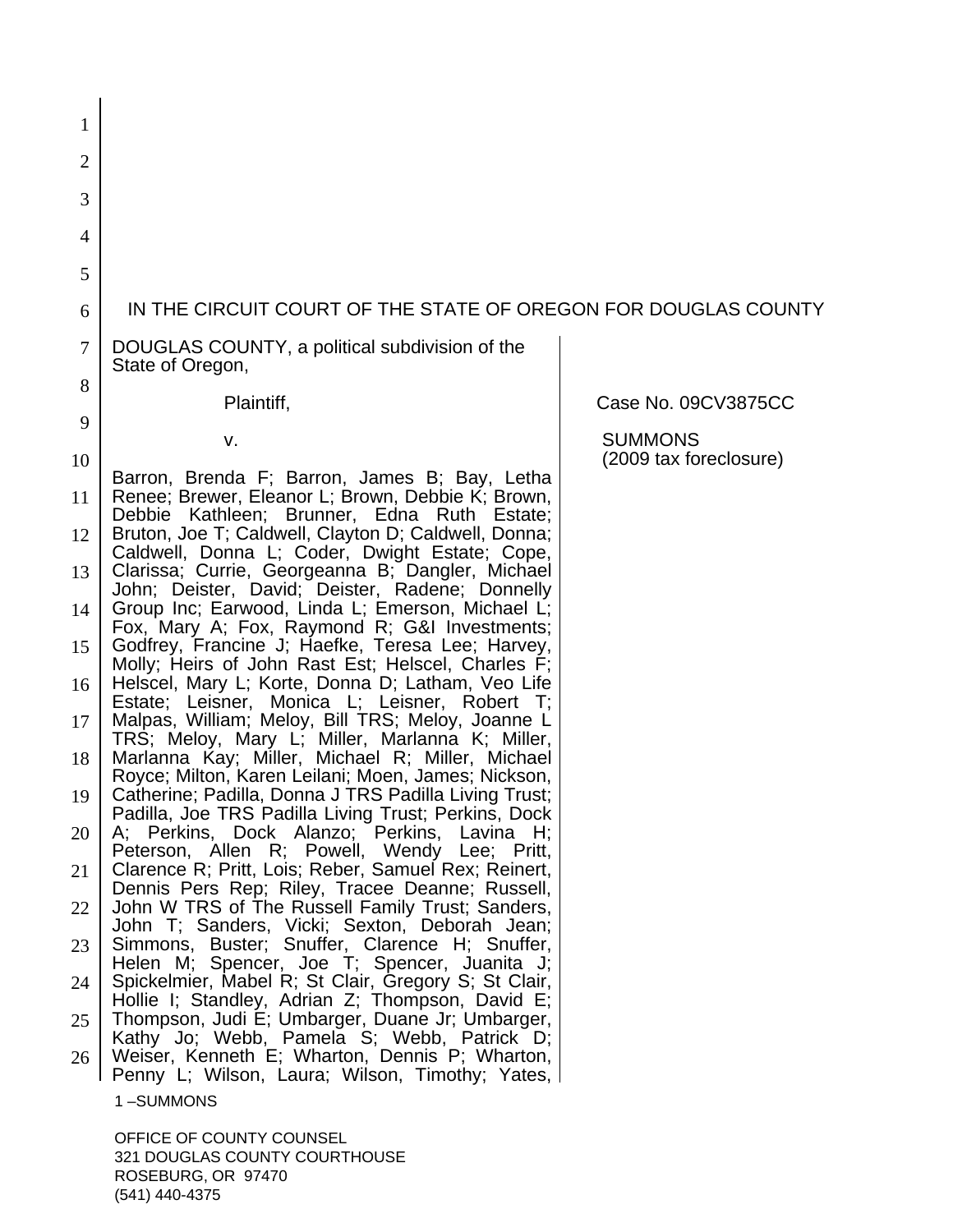1 Christian L; Yates, Tara D; and any other persons having or claiming to have an interest in the real property described in the application for general judgment,

Defendants.

To all of the above-named defendants, and to all persons owning or claiming to own, or having or claiming to have, any interest in the property included in the 2009 tax foreclosure list:

 The Tax Collector of Douglas County has prepared the following list (attached hereto) of all properties now subject to real property ad valorem tax foreclosure (such list is referred to hereinafter as the "foreclosure list"). The foreclosure list contains the names of those persons appearing on the latest tax roll as the respective owners of tax delinquent properties, a description of each such property as the same appears on the latest tax roll, and the year or years for which taxes, special assessments, fees or other charges are delinquent on each property, together with the principal of the delinquent amount of each year and the amount of accrued and accruing interest thereon through October 19, 2009.

 Please take note that a description of the properties, designated by the tax lot numbers on the foreclosure list, is made a part of the Application for General Judgment as Exhibit A, filed in the Circuit Court for Douglas County. More particular descriptions are available from the Douglas County Assessor's Office.

 YOU ARE HEREBY REQUIRED TO TAKE NOTICE that Douglas County has filed in the Circuit Court of the State of Oregon for Douglas County an Application for General Judgment to foreclose the liens of all taxes shown on the foreclosure list and that Douglas County will apply to the court for judgment foreclosing such tax liens not less than 30 days from the date of the first publication of this notice.

2 –SUMMONS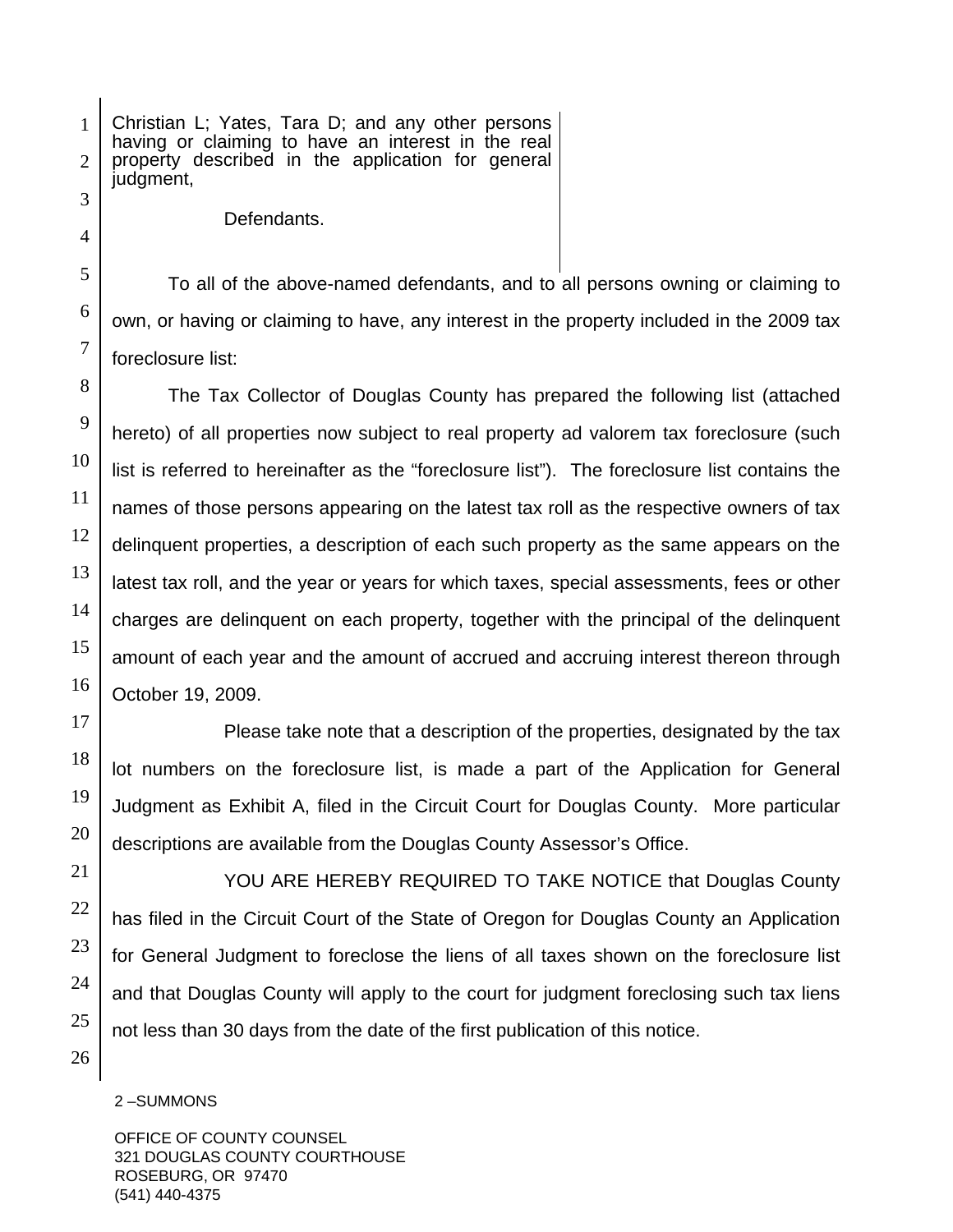1 2 3 4 Any and all persons interested in any of the real property included in this foreclosure list are required to file an answer and defense, if any there be, to such Application for General Judgment within 30 days from the day of publication, which date of publication is September 18, 2009.

5 6 7 8 9 10 Notice of this foreclosure proceeding is given exclusively by one publication under ORS 312.040(1) of the foreclosure list in the News-Review, a newspaper of general circulation in Douglas County. This notice is pursuant to an order of the Board of County Commissioners for Douglas County made and entered on September 2, 2009. The date of the publication of this foreclosure list is September 18, 2009.

EXHIBIT A

| 12 | <b>BARRON, BRENDA F &amp; JAMES B</b> | *2005-06      | 291.39   | 164.44   | 455.83   |
|----|---------------------------------------|---------------|----------|----------|----------|
|    | <b>PO BOX 502</b>                     | 2006-07       | 821.64   | 362.39   | 1,184.03 |
| 13 | CANYONVILLE, OR 97417                 | 2007-08       | 843.75   | 237.05   | 1,080.80 |
|    | R38310 30-05W-34AB-01600 00801        | 2008-09       | 864.91   | 104.50   | 969.41   |
| 14 | MT REYNOLDS ADD 1ST ADD, ACRES        | <b>TOTALS</b> | 2,821.69 | 868.38   | 3,690.07 |
| 15 | 0.11, (1) L 14 B 1 (5) CC-34707       |               |          |          |          |
|    | 75-15367 82-9990                      |               |          |          |          |
| 16 |                                       |               |          |          |          |
|    | BAY, LETHA RENEE                      | *2005-06      | 427.47   | 242.22   | 669.69   |
| 17 | <b>PO BOX 556</b>                     | 2006-07       | 1,133.70 | 500.03   | 1,633.73 |
|    | SUTHERLIN, OR 97479                   | 2007-08       | 1,170.26 | 328.78   | 1,499.04 |
| 18 | R54609 25-05W-17DB-02700 13001        | 2008-09       | 1,211.32 | 146.35   | 1,357.67 |
|    | SUTHERLIN AMENDED PLAT, ACRES         | <b>TOTALS</b> | 3,942.75 | 1,217.38 | 5,160.13 |
| 19 | $0.28$ , (2) L 13 & 14 B 6 (5)        |               |          |          |          |
|    | 75-7523T                              |               |          |          |          |
| 20 |                                       |               |          |          |          |
| 21 | <b>BREWER, ELEANOR L</b>              | *2005-06      | 1,108.82 | 666.61   | 1,775.43 |
|    | 337 SE LANE                           | 2006-07       | 1,136.67 | 501.32   | 1,637.99 |
| 22 | ROSEBURG, OR 97470                    | 2007-08       | 1,192.54 | 335.05   | 1,527.59 |
|    | R71431 27-06W-24AD-08500 00451        | 2008-09       | 1,220.34 | 147.45   | 1,367.79 |
| 23 | RAILROAD ADD ROSEBURG, ACRES 0.05,    | <b>TOTALS</b> | 4,658.37 | 1,650.43 | 6,308.80 |
|    | (1) PT LTS 7 & 8 B 54B (5) P-10028    |               |          |          |          |
| 24 | 73-7647 77-5919                       |               |          |          |          |
|    |                                       |               |          |          |          |
| 25 | <b>BROWN, DEBBIE K</b>                | *2005-06      | 754.63   | 453.68   | 1,208.31 |
| 26 | 488 METCALF LN                        | 2006-07       | 811.69   | 358.02   | 1,169.71 |
|    | RIDDLE, OR 97469                      | 2007-08       | 834.81   | 234.53   | 1,069.34 |
|    | 3-SUMMONS                             |               |          |          |          |
|    |                                       |               |          |          |          |
|    | OFFICE OF COUNTY COUNSEL              |               |          |          |          |

321 DOUGLAS COUNTY COURTHOUSE ROSEBURG, OR 97470 (541) 440-4375

11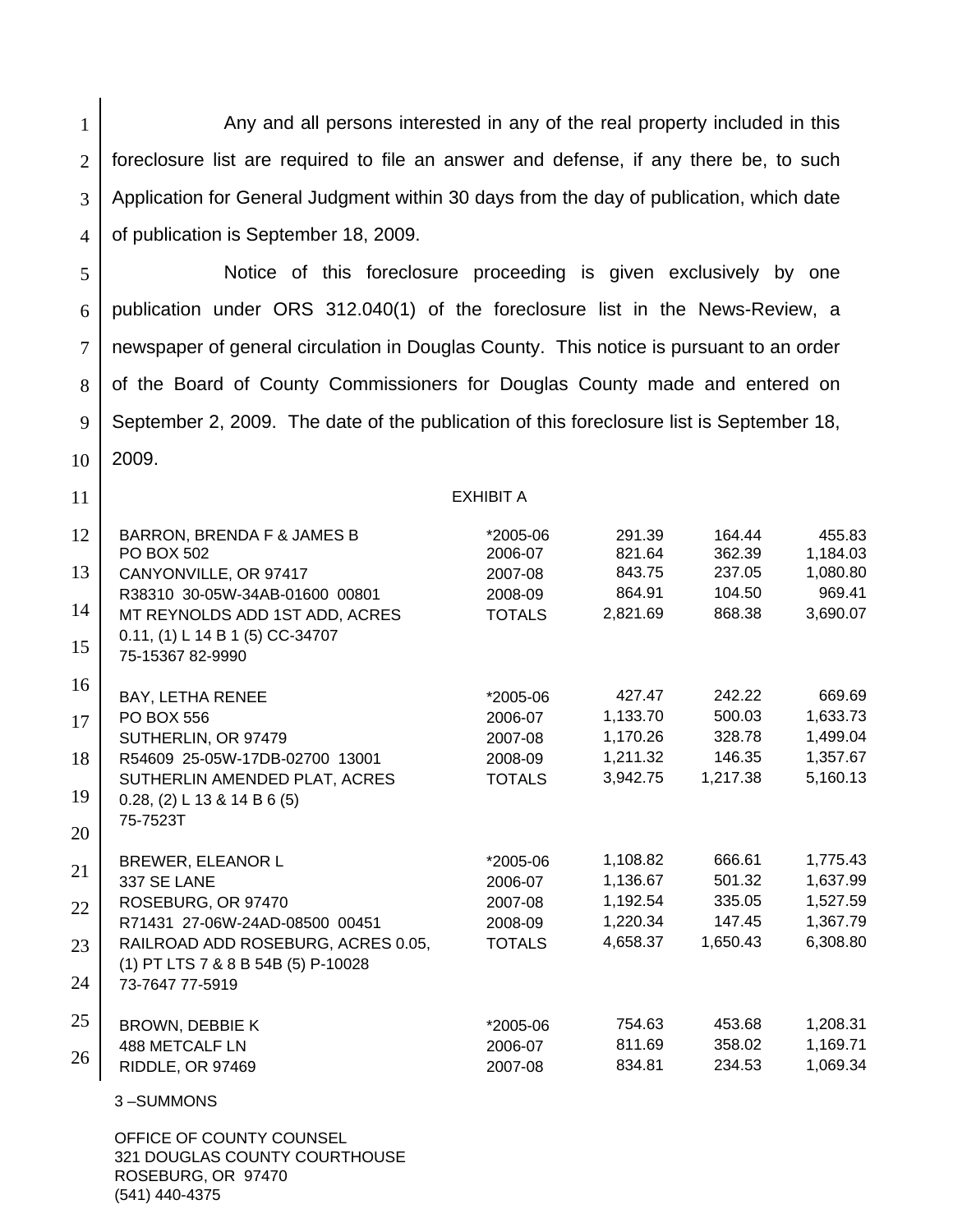| $\mathbf{1}$   | R39506 30-06W-26C-00900 07002<br>ACRES 0.50, (1) M&B INST 289485      | 2008-09<br><b>TOTALS</b> | 900.61<br>3,301.74 | 108.82<br>1,155.05 | 1,009.43<br>4,456.79 |
|----------------|-----------------------------------------------------------------------|--------------------------|--------------------|--------------------|----------------------|
| $\overline{2}$ | (5) 71-15842 94-24171 88-13803                                        |                          |                    |                    |                      |
| 3              | <b>BROWN, DEBBIE K</b>                                                | *2005-06                 | 161.82             | 97.29              | 259.11               |
| $\overline{4}$ | <b>488 METCALF LN</b>                                                 | 2006-07                  | 166.20             | 73.30              | 239.50               |
|                | RIDDLE, OR 97469                                                      | 2007-08                  | 170.73             | 47.96              | 218.69               |
| 5              | R39490 30-06W-26C-01000 07002                                         | 2008-09                  | 179.17             | 21.64              | 200.81               |
| 6              | ACRES 5.01, (1) M&B INST 74-4793<br>(5) 94-24171 88-13803 2000-8629   | <b>TOTALS</b>            | 677.92             | 240.19             | 918.11               |
| 7              | BROWN, DEBBIE KATHLEEN                                                | *2005-06                 | 409.94             | 246.46             | 656.40               |
|                | 488 METCALF LN                                                        | 2006-07                  | 418.37             | 184.53             | 602.90               |
| 8              | RIDDLE, OR 97469                                                      | 2007-08                  | 429.01             | 120.53             | 549.54               |
| 9              | R47097 31-04W-35-00200 07700                                          | 2008-09                  | 566.19             | 68.40              | 634.59               |
|                | ACRES 39.96, (1) W1/2NW1/4:LESS                                       | <b>TOTALS</b>            | 1,823.51           | 619.92             | 2,443.43             |
| 10             | PT SD (5) 218444 PB10364<br>92-10085,86                               |                          |                    |                    |                      |
| 11             | BROWN, DEBBIE KATHLEEN                                                | *2005-06                 | 135.17             | 81.25              | 216.42               |
| 12             | 488 METCALF LN                                                        | 2006-07                  | 139.00             | 61.31              | 200.31               |
|                | RIDDLE, OR 97469                                                      | 2007-08                  | 142.17             | 39.94              | 182.11               |
| 13             | R57555 32-06W-13-00400 07700                                          | 2008-09                  | 173.32             | 20.95              | 194.27               |
|                | ACRES 56.22, (1) M&B V 238 INT                                        | <b>TOTALS</b>            | 589.66             | 203.45             | 793.11               |
| 14             | 189141 (2) M&B INST 320741 (5)                                        |                          |                    |                    |                      |
| 15             | 320741 93-13288 97-19938                                              |                          |                    |                    |                      |
| 16             | <b>BROWN, DEBBIE KATHLEEN</b>                                         | *2005-06                 | 724.85             | 435.78             | 1,160.63             |
|                | 488 METCALF LN                                                        | 2006-07                  | 739.16             | 326.02             | 1,065.18             |
| 17             | RIDDLE, OR 97469                                                      | 2007-08                  | 759.51             | 213.37             | 972.88               |
|                | R57576 32-06W-13-00900 07702                                          | 2008-09                  | 980.76             | 118.50             | 1,099.26             |
| 18             | ACRES 5.00, (1) PT M&B INST 324867                                    | <b>TOTALS</b>            | 3,204.28           | 1,093.67           | 4,297.95             |
| 19             | (2) LESS PT SD & RD (3) (IN FIRE)                                     |                          |                    |                    |                      |
|                | SEE 15567.08 FOR BAL (4) * 98<br>POTENTIAL TAX \$147.68 * (5)         |                          |                    |                    |                      |
| 20             | 93-13288 97-19938 97-22978                                            |                          |                    |                    |                      |
| 21             | <b>BROWN, DEBBIE KATHLEEN</b>                                         | <b>TOTALS</b>            | 0.00               | 0.00               | 0.00                 |
| 22             | 488 METCALF LN<br>RIDDLE, OR 97469                                    |                          |                    |                    |                      |
| 23             | R57590 32-06W-13-00900 07700                                          |                          |                    |                    |                      |
| 24             | ACRES 1.00, (1) PT M&B INST<br>324867 (2) LESS PT SD & RD (IN         |                          |                    |                    |                      |
| 25             | DFPA) (3) SEE 15567.06 FOR BAL TL<br>(4) * 98 POTENTIAL TAX \$17.12 * |                          |                    |                    |                      |
|                | (5) 93-13288 97-19938 97-22978                                        |                          |                    |                    |                      |
| 26             |                                                                       |                          |                    |                    |                      |
|                | 4-SUMMONS                                                             |                          |                    |                    |                      |
|                | OFFICE OF COUNTY COUNSEL                                              |                          |                    |                    |                      |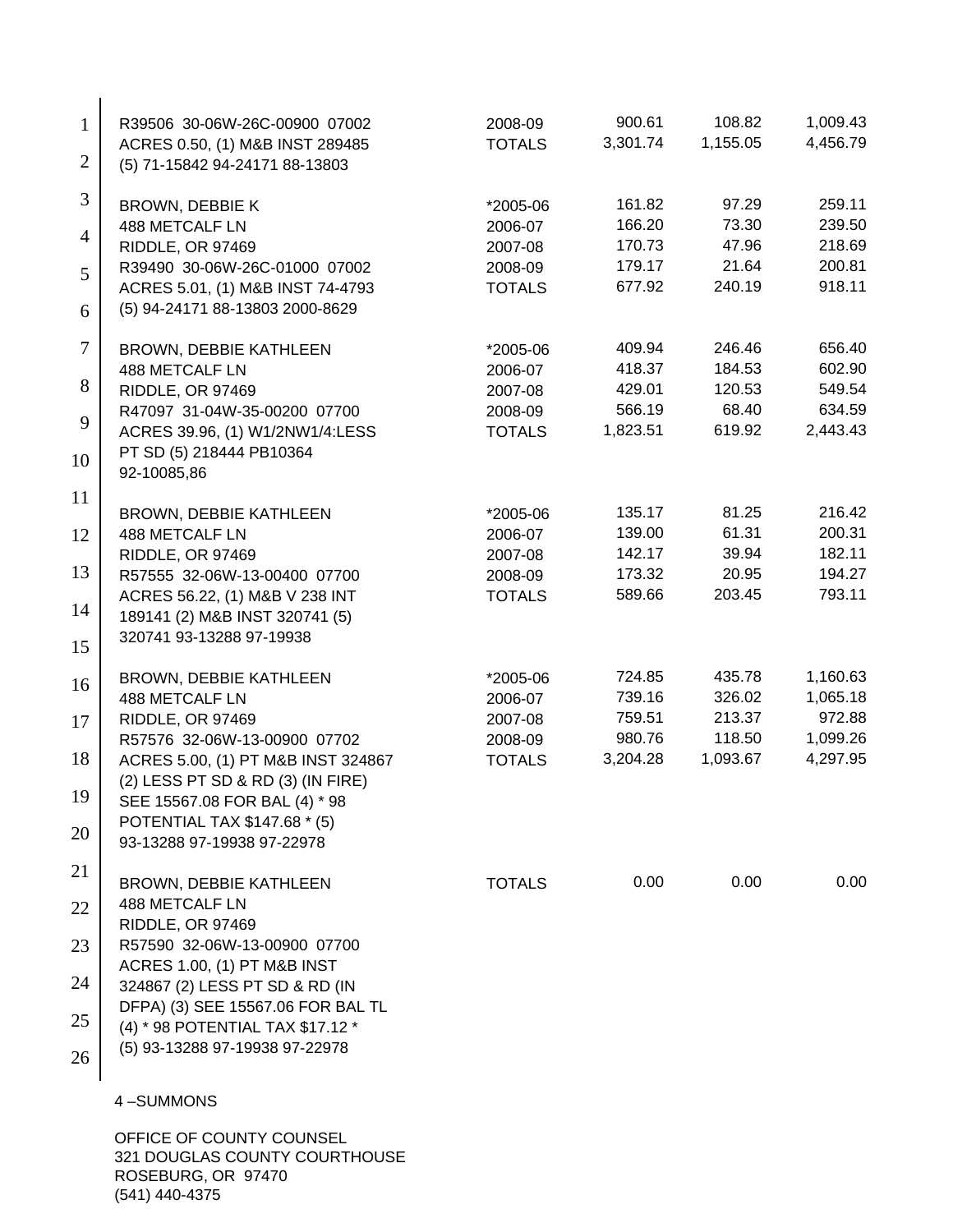| $\mathbf{1}$   | <b>BROWN, DEBBIE KATHLEEN</b>                                          | *2005-06                 | 73.07                | 43.93              | 117.00               |
|----------------|------------------------------------------------------------------------|--------------------------|----------------------|--------------------|----------------------|
|                | 488 METCALF LN                                                         | 2006-07                  | 74.61                | 32.92              | 107.53               |
| $\overline{2}$ | RIDDLE, OR 97469                                                       | 2007-08                  | 132.83               | 37.31              | 170.14               |
| 3              | R57604 32-06W-13-01000 07702<br>ACRES 3.28, (1)                        | 2008-09<br><b>TOTALS</b> | 189.17<br>469.68     | 22.84<br>137.00    | 212.01<br>606.68     |
| $\overline{4}$ | NW1/4SE1/4SW1/4SE1/4: (2)<br>NE1/4SW1/4SW1/4SE1/4: (3)                 |                          |                      |                    |                      |
| 5              | S1/2NW1/4SW1/4SW1/4SE1/4 (4) * 98<br>POTENTIAL TAX \$165.17 * (5) LESS |                          |                      |                    |                      |
| 6              | RD & LESS PT SD                                                        |                          |                      |                    |                      |
| 7              | <b>BRUTON, JOE T</b>                                                   | *2005-06                 | 174.37               | 101.60             | 275.97               |
| 8              | PO BOX 331<br>RIDDLE, OR 97469                                         | 2006-07<br>2007-08       | 261.53<br>267.11     | 115.35<br>75.03    | 376.88<br>342.14     |
|                | R29462 30-05W-07AC-03000 01906                                         | 2008-09                  | 275.81               | 33.33              | 309.14               |
| 9              | SCHMOLL PLAT A, ACRES 0.13, MS X#                                      | <b>TOTALS</b>            | 978.82               | 325.31             | 1,304.13             |
| 10             | 118813, (1) PT L 5 (5) 72-6038<br>71-9579                              |                          |                      |                    |                      |
| 11             | CALDWELL, DONNA L                                                      | *2005-06                 | 236.78               | 142.29             | 379.07               |
| 12             | PO BOX 1056                                                            | 2006-07                  | 245.22               | 108.15             | 353.37               |
|                | WINSTON, OR 97496                                                      | 2007-08                  | 251.36               | 70.63              | 321.99               |
| 13             | R57929 28-06W-29AD-01600 11602                                         | 2008-09                  | 260.67               | 31.49              | 292.16               |
| 14             | DILLARD BOTTOM SUB, ACRES 0.39, MS<br>X# 86423, (1) L 6 B 10 (5)       | <b>TOTALS</b>            | 994.03               | 352.56             | 1,346.59             |
| 15             | 78-10394 96-13011 96-13012                                             |                          |                      |                    |                      |
| 16             | <b>CODER, DWIGHT ESTATE &amp;</b>                                      | *2005-06                 | 19.23                | 11.57              | 30.80                |
|                | MOEN, JAMES                                                            | 2006-07                  | 19.23                | 8.49               | 27.72                |
| 17             | 27772 SE STARR RD                                                      | 2007-08                  | 19.23<br>22.03       | 5.42<br>2.67       | 24.65<br>24.70       |
| 18             | EAGLE CREEK, OR 97022-9676<br>R66459 22-12W-07AB-03200 10502           | 2008-09<br><b>TOTALS</b> | 79.72                | 28.15              | 107.87               |
|                | PACIFIC HEIGHTS, ACRES 0.01, (2) L                                     |                          |                      |                    |                      |
| 19             | 23                                                                     |                          |                      |                    |                      |
| 20             | COPE, CLARISSA                                                         | *2005-06                 | 1,595.76             | 959.35             | 2,555.11             |
| 21             | 28410 GRANDVIEW RD                                                     | 2006-07                  | 1,644.05             | 725.13             | 2,369.18             |
|                | ARLINGTON, WA 98223                                                    | 2007-08                  | 1,693.99             | 475.92             | 2,169.91             |
| 22             | R25310 30-06W-24BD-04400 07001<br>MAPLE PARK ADD, ACRES 0.45, (1) PT   | 2008-09<br><b>TOTALS</b> | 1,753.34<br>6,687.14 | 211.85<br>2,372.25 | 1,965.19<br>9,059.39 |
| 23             | L 5 & 16 (5) 73-18621 92-1371                                          |                          |                      |                    |                      |
| 24             | 96-5910                                                                |                          |                      |                    |                      |
| 25             | <b>CURRIE, GEORGEANNA B</b>                                            | *2005-06                 | 326.23<br>748.23     | 186.34<br>330.02   | 512.57               |
|                | % HAEFKE, TERESA LEE<br>955 NE CEDAR                                   | 2006-07<br>2007-08       | 795.39               | 223.46             | 1,078.25<br>1,018.85 |
| 26             | ROSEBURG, OR 97470                                                     | 2008-09                  | 815.85               | 98.59              | 914.44               |
|                | 5-SUMMONS                                                              |                          |                      |                    |                      |
|                | OFFICE OF COUNTY COUNSEL<br>321 DOLIGLAS COLINTY COLIRTHOLISE          |                          |                      |                    |                      |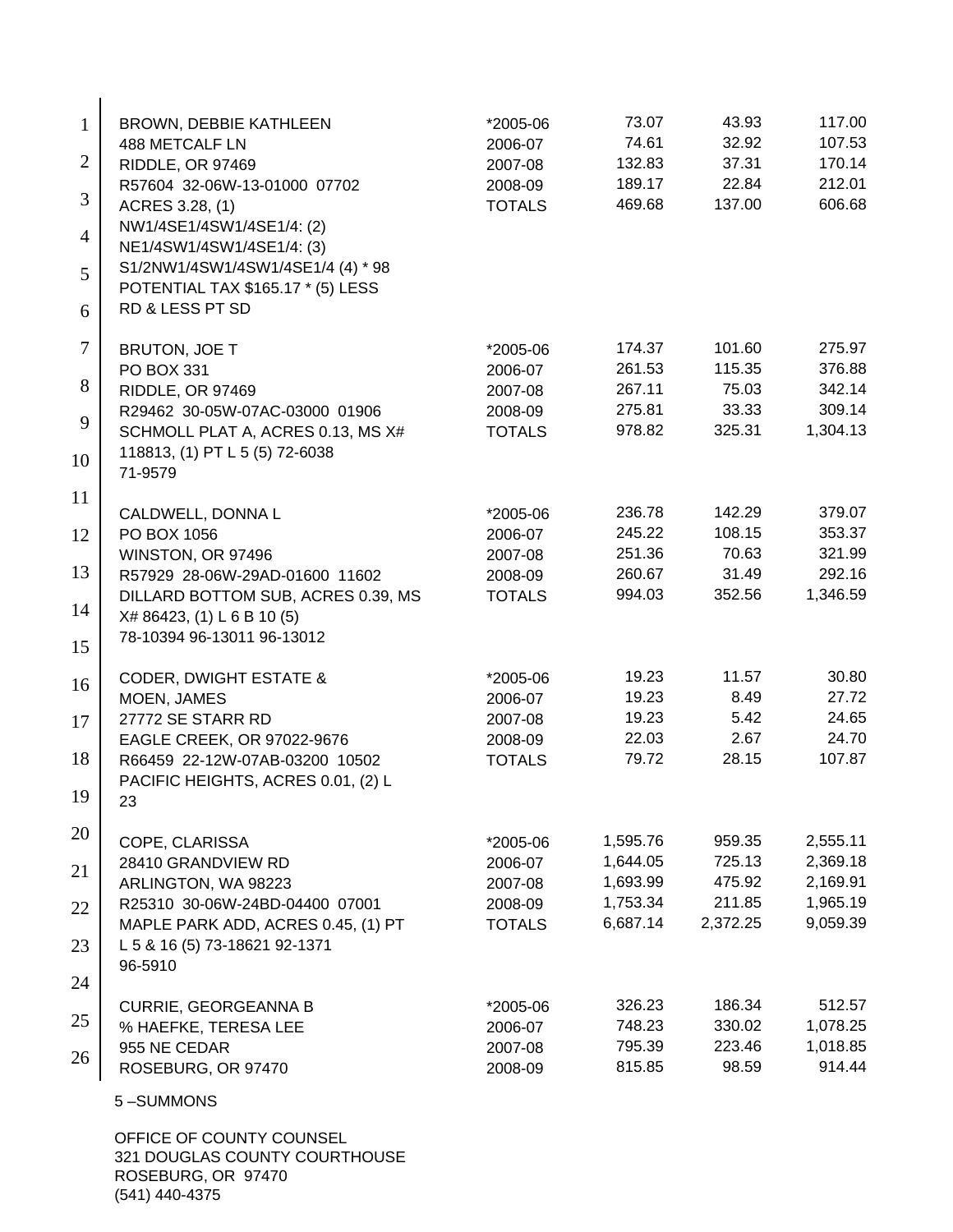| $\mathbf{1}$   | R57935 27-06W-13DB-02100 00445<br>ROSEBURG RIVERSIDE ADD, ACRES    | <b>TOTALS</b>            | 2,685.70           | 838.41          | 3,524.11         |
|----------------|--------------------------------------------------------------------|--------------------------|--------------------|-----------------|------------------|
| $\overline{2}$ | 0.11, (2) L 12 B 7 (5) 72-5428<br>72-4720                          |                          |                    |                 |                  |
| 3              |                                                                    |                          |                    |                 |                  |
| 4              | DANGLER, MICHAEL JOHN &<br>REINERT, DENNIS PERS REP &              | *2005-06<br>2006-07      | 4.78<br>558.53     | 2.68<br>246.34  | 7.46<br>804.87   |
| 5              | BRUNNER, EDNA RUTH ESTATE                                          | 2007-08                  | 573.93             | 161.25          | 735.18           |
|                | PO BOX 1231                                                        | 2008-09                  | 694.53             | 83.91           | 778.44           |
| 6              | ROSEBURG, OR 97470                                                 | <b>TOTALS</b>            | 1,831.77           | 494.18          | 2,325.95         |
| 7              | R58798 23-05W-34-01200 03203<br>ACRES 5.00, MS X# 145710, (1) M&B  |                          |                    |                 |                  |
|                | INST 74-6622 (5) 74-6622 77-23480                                  |                          |                    |                 |                  |
| 8              | 90-2285                                                            |                          |                    |                 |                  |
| 9              | DEISTER, DAVID & RADENE                                            | *2005-06                 | 294.56             | 176.84          | 471.40           |
| 10             | <b>PO BOX 889</b>                                                  | 2006-07                  | 310.38             | 136.89          | 447.27           |
|                | MYRTLE CREEK, OR 97457                                             | 2007-08                  | 331.17             | 93.03<br>41.32  | 424.20<br>383.31 |
| 11             | R63000 29-05W-32D-01200 01906<br>ACRES 2.10, (1) M&B VOL 132 PG    | 2008-09<br><b>TOTALS</b> | 341.99<br>1,278.10 | 448.08          | 1,726.18         |
| 12             | 534D (2) M&B V130 P635 (5)                                         |                          |                    |                 |                  |
| 13             | 65-14408 87-7765 87-8238                                           |                          |                    |                 |                  |
|                | DEISTER, DAVID & RADENE                                            | *2005-06                 | 568.04             | 340.37          | 908.41           |
| 14             | <b>PO BOX 889</b>                                                  | 2006-07                  | 611.63             | 269.78          | 881.41           |
| 15             | MYRTLE CREEK, OR 97457<br>R62993 29-05W-32D-01300 01906            | 2007-08<br>2008-09       | 624.63<br>645.04   | 175.49<br>77.93 | 800.12<br>722.97 |
|                | ACRES 1.06, (1) M&B VOL 139 PG                                     | <b>TOTALS</b>            | 2,449.34           | 863.57          | 3,312.91         |
| 16             | 42D (5) 65-14408 87-7765 87-8238                                   |                          |                    |                 |                  |
| 17             | DONNELLY GROUP INC                                                 | *2005-06                 | 4,000.23           | 2,404.88        | 6,405.11         |
| 18             | 2980 CRATER LAKE HWY                                               | <b>TOTALS</b>            | 4,000.23           | 2,404.88        | 6,405.11         |
|                | MEDFORD, OR 97504                                                  |                          |                    |                 |                  |
| 19             | R59076 27-05W-18CB-03600-A1 00445                                  |                          |                    |                 |                  |
| 20             | ACRES 0.00, (1) IMPS ONLY M&B<br>INST 216824 (2) M&B V96 P463 LESS |                          |                    |                 |                  |
|                | PTS SD (3) & RD SEE 50761-00 FOR                                   |                          |                    |                 |                  |
| 21             | <b>BAL</b>                                                         |                          |                    |                 |                  |
| 22             | EARWOOD, LINDA L                                                   | *2005-06                 | 877.90             | 502.46          | 1,380.36         |
| 23             | 1407 NW GROVE LN                                                   | 2006-07                  | 1,959.71           | 864.38          | 2,824.09         |
|                | ROSEBURG, OR 97471                                                 | 2007-08                  | 2,003.66           | 562.91          | 2,566.57         |
| 24             | R14257 27-06W-15AA-06300 00401                                     | 2008-09                  | 2,040.72           | 246.56          | 2,287.28         |
| 25             | ACRES 0.25, (1) V171 P62 (5)<br>72-16618 77-570 81-5628            | <b>TOTALS</b>            | 6,881.99           | 2,176.31        | 9,058.30         |
| 26             | EMERSON, MICHAEL L                                                 | *2005-06                 | 522.59             | 314.18          | 836.77           |
|                | 6-SUMMONS                                                          |                          |                    |                 |                  |
|                | OFFICE OF COUNTY COUNSEL                                           |                          |                    |                 |                  |
|                |                                                                    |                          |                    |                 |                  |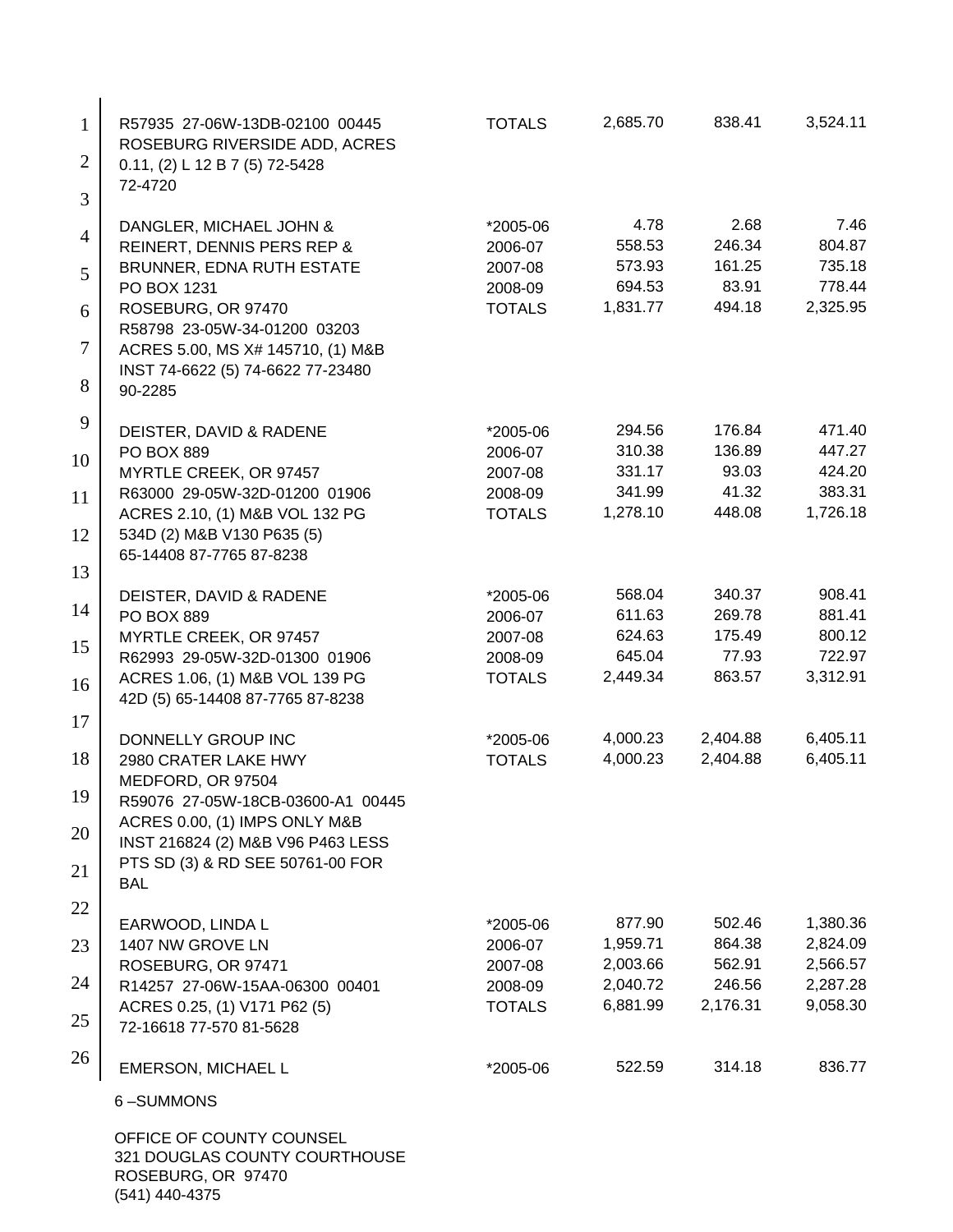| $\mathbf{1}$   | 390 BUZZ MOUNTAIN LN                                             | 2006-07       | 576.61          | 254.31        | 830.92          |
|----------------|------------------------------------------------------------------|---------------|-----------------|---------------|-----------------|
|                | ROSEBURG, OR 97471                                               | 2007-08       | 589.02          | 165.49        | 754.51          |
| 2              | R45759 28-07W-04-01500 11616                                     | 2008-09       | 647.08          | 78.20         | 725.28          |
| 3              | ACRES 5.00, (1) SE1/4SW1/4 (2)<br>LESS PT SD (3) (IN FIRE) SEE   | <b>TOTALS</b> | 2,335.30        | 812.18        | 3,147.48        |
| $\overline{4}$ | 10616.15 BAL TL (5) 72-633<br>71-17907 91-8945                   |               |                 |               |                 |
| 5              | EMERSON, MICHAEL L                                               | *2005-06      | 28.39           | 17.07         | 45.46           |
| 6              | 390 BUZZ MOUNTAIN LN                                             | 2006-07       | 29.39           | 12.96         | 42.35           |
|                | ROSEBURG, OR 97471                                               | 2007-08       | 29.95           | 8.41          | 38.36           |
| 7              | R45808 28-07W-04-01500 11609                                     | 2008-09       | 31.23<br>118.96 | 3.78<br>42.22 | 35.01<br>161.18 |
| 8              | ACRES 20.10, (1) SE1/4SW1/4 (2)<br>LESS PT SD (3) (OUT FIRE) SEE | <b>TOTALS</b> |                 |               |                 |
|                | 10616.00 BAL TL (5) 91-8945                                      |               |                 |               |                 |
| 9              | 93-5788,89,90 93-5791                                            |               |                 |               |                 |
| 10             | FOX, RAYMOND R & MARY A                                          | *2005-06      | 554.72          | 333.50        | 888.22          |
| 11             | 3046 ROBERTS CREEK RD                                            | 2006-07       | 571.69          | 252.15        | 823.84          |
|                | ROSEBURG, OR 97470-8444                                          | 2007-08       | 602.38          | 169.24        | 771.62          |
| 12             | R49879 28-05W-18C-00300 00406                                    | 2008-09       | 622.39          | 75.21         | 697.60          |
| 13             | GLENGARRY FRUIT LANDS, BLOCK 1,                                  | <b>TOTALS</b> | 2,351.18        | 830.10        | 3,181.28        |
|                | LOT PT 16, ACRES 12.79, POT ADDL<br><b>TAX-FARM</b>              |               |                 |               |                 |
| 14             |                                                                  |               |                 |               |                 |
|                | <b>G&amp;I INVESTMENTS</b>                                       | *2005-06      | 9,752.42        | 5,863.00      | 15,615.42       |
| 15             | 580 SE OAK ST                                                    | 2006-07       | 10,073.21       | 4,442.94      | 14,516.15       |
| 16             | ROSEBURG, OR 97470                                               | 2007-08       | 10,299.14       | 2,893.51      | 13,192.65       |
|                | R70031 27-06W-24AD-12700 00465                                   | 2008-09       | 12,935.15       | 1,562.93      | 14,498.08       |
| 17             | TRACT PT M&B INST 96-26185 PT                                    | <b>TOTALS</b> | 43,059.92       | 14,762.38     | 57,822.30       |
| 18             | VACATED ST, ACRES 1.16                                           |               |                 |               |                 |
|                | <b>GODFREY, FRANCINE J</b>                                       | *1993-94      | 999.99          | 2,516.18      | 3,516.17        |
| 19             | 1535 NW BEACON WY                                                | *1994-95      | 1,000.00        | 2,358.27      | 3,358.27        |
| 20             | ROSEBURG, OR 97470                                               | *1995-96      | 976.55          | 2,150.71      | 3,127.26        |
|                | R12441 27-06W-13AB-02900 00445                                   | *1996-97      | 1,000.00        | 2,033.38      | 3,033.38        |
| 21             | TRACT M&B V113 P493D, ACRES 0.58,<br>DOR SR                      | <b>TOTALS</b> | 3,976.54        | 9,058.54      | 13,035.08       |
| 22             | HEIRS OF JOHN RAST EST                                           | *2005-06      | 35.24           | 21.18         | 56.42           |
| 23             | 236 SE STEPHENS                                                  | 2006-07       | 36.40           | 16.05         | 52.45           |
|                | ROSEBURG, OR 97470                                               | 2007-08       | 37.21           | 10.45         | 47.66           |
| 24             | R68680 27-05W-19BB-03199 00465                                   | 2008-09       | 37.88           | 4.58          | 42.46           |
| 25             | TRACT PT M&B V7 P140, ACRES 0.14                                 | <b>TOTALS</b> | 146.73          | 52.26         | 198.99          |
|                | HELSCEL, CHARLES F & MARY L                                      | *2005-06      | 686.65          | 412.77        | 1,099.42        |
| 26             | > HARVEY, MOLLY                                                  | 2006-07       | 742.74          | 327.60        | 1,070.34        |
|                |                                                                  |               |                 |               |                 |
|                | 7-SUMMONS                                                        |               |                 |               |                 |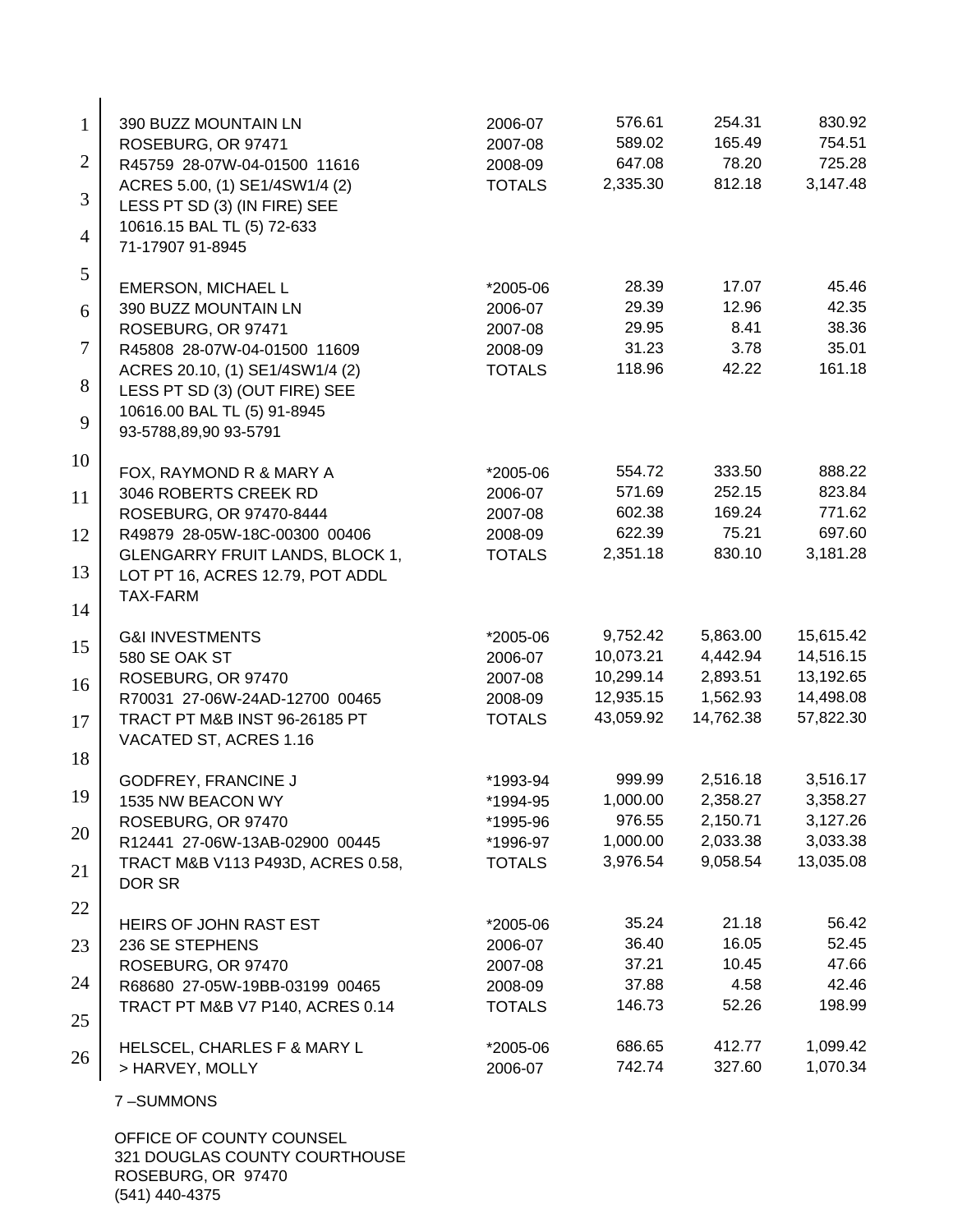| 1              | PO BOX 693                                                           | 2007-08                  | 745.30               | 209.39             | 954.69                |
|----------------|----------------------------------------------------------------------|--------------------------|----------------------|--------------------|-----------------------|
|                | OAKLAND, OR 97462                                                    | 2008-09                  | 771.18               | 93.19              | 864.37                |
| $\overline{2}$ | R31971 25-05W-04CA-08200 00101<br>OAKLAND R R ADD, ACRES 0.12, (2) N | <b>TOTALS</b>            | 2,945.87             | 1,042.95           | 3,988.82              |
| 3              | PTL3&L4B2                                                            |                          |                      |                    |                       |
| $\overline{4}$ | KORTE, DONNA D                                                       | *2005-06                 | 1,001.68             | 602.20             | 1,603.88              |
| 5              | <b>PO BOX 713</b>                                                    | 2006-07                  | 2,554.41             | 1,126.66           | 3,681.07              |
|                | WINSTON, OR 97496                                                    | 2007-08                  | 2,027.83             | 569.71             | 2,597.54              |
| 6              | R52224 28-06W-21BD-03700 11604                                       | 2008-09                  | 2,007.77<br>7,591.69 | 242.58<br>2,541.15 | 2,250.35<br>10,132.84 |
| 7              | GLEN D HART TRACTS, ACRES 0.19,<br>(1) PT L 15 (5) 72-17813 74-525   | <b>TOTALS</b>            |                      |                    |                       |
| 8              | 75-485                                                               |                          |                      |                    |                       |
|                | LEISNER, ROBERT T & MONICA L                                         | *2005-06                 | 646.08               | 388.41             | 1,034.49              |
| 9              | 192 SOUTH AV                                                         | 2006-07                  | 659.26               | 290.78             | 950.04                |
| 10             | SUTHERLIN, OR 97479                                                  | 2007-08                  | 679.97               | 191.04             | 871.01                |
|                | R36403 25-04W-08CB-02200 13005                                       | 2008-09                  | 701.62               | 84.77              | 786.39                |
| 11             | RIVER VIEW HOME SITES, ACRES 0.39,<br>(2) L 19 (5) 95-5871           | <b>TOTALS</b>            | 2,686.93             | 955.00             | 3,641.93              |
| 12             |                                                                      |                          | 160.34               | 96.37              | 256.71                |
| 13             | MALPAS, WILLIAM<br><b>640 VINCENTE AVE</b>                           | *2005-06<br>2006-07      | 163.22               | 72.00              | 235.22                |
|                | BERKELEY, CA 94707                                                   | 2007-08                  | 168.12               | 47.22              | 215.34                |
| 14             | R20767 21-05W-33-00400 02200                                         | 2008-09                  | 185.66               | 22.43              | 208.09                |
| 15             | ACRES 120.00, (1) SE1/4NW1/4:                                        | <b>TOTALS</b>            | 677.34               | 238.02             | 915.36                |
|                | E1/2SW1/4 (5) 76-19869 87-6889                                       |                          |                      |                    |                       |
| 16             | 88-11954                                                             |                          |                      |                    |                       |
| 17             | MELOY, BILL & JOANNE L TRS &                                         | *2005-06                 | 160.49               | 96.47              | 256.96                |
|                | MELOY, MARY L                                                        | 2006-07                  | 155.81               | 68.73              | 224.54                |
| 18             | % WILSON, TIMOTHY & LAURA                                            | 2007-08                  | 743.97               | 209.02             | 952.99                |
| 19             | 11612 JOHNSON LAKE RD<br>LAKESIDE, CA 92040                          | 2008-09<br><b>TOTALS</b> | 782.86<br>1,843.13   | 94.59<br>468.81    | 877.45<br>2,311.94    |
|                | R44295 26-04W-30-00700 01200                                         |                          |                      |                    |                       |
| 20             | ACRES 160.00, POT ADDL TAX-FARM,<br>(1) SE1/4 (5) 68-10582 87-5288   |                          |                      |                    |                       |
| 21             |                                                                      |                          |                      |                    |                       |
| 22             | MILLER, MICHAEL R & MARLANNA K                                       | 2007-08                  | 299.00               | 83.99              | 382.99                |
| 23             | 3878 CARNES RD<br>ROSEBURG, OR 97471                                 | 2008-09<br><b>TOTALS</b> | 308.94<br>607.94     | 37.33<br>121.32    | 346.27<br>729.26      |
|                | R35073 28-06W-02CC-02201 00414                                       |                          |                      |                    |                       |
| 24             | ACRES 0.17, MS X# 155801, (1) PP                                     |                          |                      |                    |                       |
| 25             | 1996-106 (2) PARCEL 1                                                |                          |                      |                    |                       |
| 26             | MILLER, MICHAEL ROYCE &                                              | *2005-06                 | 97.30                | 58.50              | 155.80                |
|                | MILLER, MARLANNA KAY                                                 | 2006-07                  | 100.26               | 44.23              | 144.49                |
|                | 8-SUMMONS                                                            |                          |                      |                    |                       |
|                | OFFICE OF COUNTY COUNSEL                                             |                          |                      |                    |                       |

321 DOUGLAS COUNTY COURTHOUSE ROSEBURG, OR 97470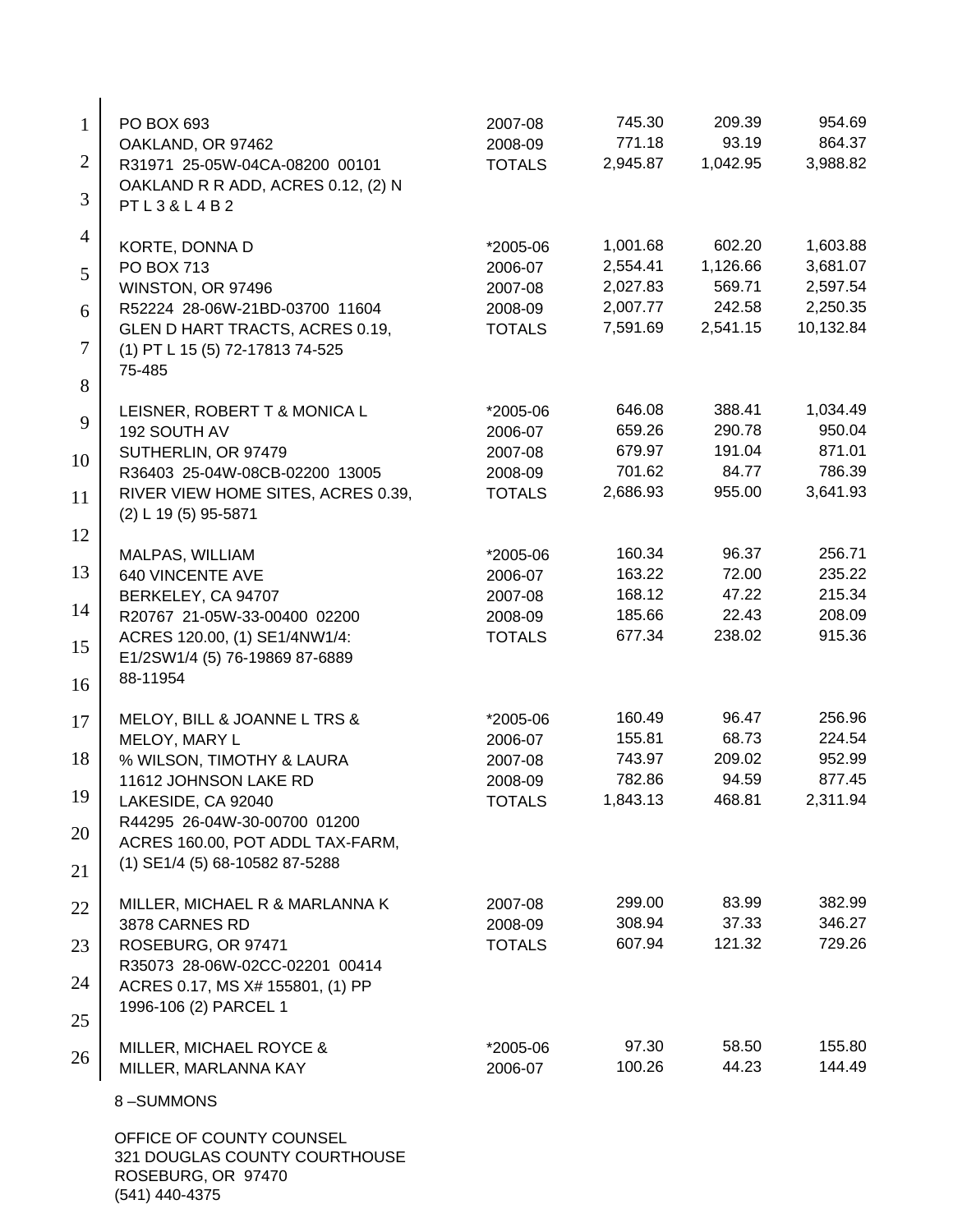| $\mathbf{1}$   | 3878 SW CARNES RD                                                       | 2007-08            | 105.64           | 29.68            | 135.32           |
|----------------|-------------------------------------------------------------------------|--------------------|------------------|------------------|------------------|
|                | ROSEBURG, OR 97471                                                      | 2008-09            | 109.15           | 13.19            | 122.34           |
| $\overline{2}$ | M92004 28-06W-02CC-02201 00414<br>MFD STRUCT SERIAL # 03950348M, X #    | <b>TOTALS</b>      | 412.35           | 145.60           | 557.95           |
| 3              | X155801, Home ID 221528 ON REAL                                         |                    |                  |                  |                  |
| $\overline{4}$ | ACCT 28-06W-02CC-02201, REAL MS                                         |                    |                  |                  |                  |
|                | <b>MILTON, KAREN LEILANI</b>                                            | *2005-06           | 318.60           | 191.54           | 510.14           |
| 5              | 18424 HWY 42                                                            | 2006-07            | 328.30           | 144.80           | 473.10           |
| 6              | CAMAS VALLEY, OR 97416                                                  | 2007-08            | 338.35           | 95.07            | 433.42           |
|                | R12410 29-08W-20B-01700 02102                                           | 2008-09            | 406.95           | 49.18            | 456.13           |
| 7              | ACRES 0.62, (1) M&B V 86 P 572D                                         | <b>TOTALS</b>      | 1,392.20         | 480.59           | 1,872.79         |
| 8              | LESS .07 (2) AC RD: V 98 P 587D<br>(3) & LESS PT SD (5) 70-114          |                    |                  |                  |                  |
|                | 78-13427 87-17420                                                       |                    |                  |                  |                  |
| 9              |                                                                         |                    |                  |                  |                  |
| 10             | NICKSON, CATHERINE                                                      | *2005-06           | 514.67           | 309.41           | 824.08           |
|                | 3124 GARDEN VALLEY<br>ROSEBURG, OR 97471                                | 2006-07<br>2007-08 | 530.42<br>558.90 | 233.94<br>157.02 | 764.36<br>715.92 |
| 11             | R71686 27-06W-03CA-01300 00402                                          | 2008-09            | 577.45           | 69.77            | 647.22           |
| 12             | ACRES 0.49, MS X# 197085, (1) M&B                                       | <b>TOTALS</b>      | 2,181.44         | 770.14           | 2,951.58         |
|                | VOL 240 INST 192670 (2) LESS PT SD                                      |                    |                  |                  |                  |
| 13             | $(5)$ 85-4147                                                           |                    |                  |                  |                  |
| 14             | PADILLA, JOE & DONNA J TRS                                              | *2005-06           | 306.34           | 179.62           | 485.96           |
|                | PADILLA LIVING TRUST                                                    | 2006-07            | 428.49           | 188.99           | 617.48           |
| 15             | 1241 CANYONVILLE-RIDDLE RD                                              | 2007-08            | 440.38           | 123.71           | 564.09           |
| 16             | RIDDLE, OR 97469                                                        | 2008-09            | 454.94           | 54.98            | 509.92           |
|                | R35538 30-05W-33B-00500 00803                                           | <b>TOTALS</b>      | 1,630.15         | 547.30           | 2,177.45         |
| 17             | ACRES 5.00, (1) M&B INST 71-16231<br>(2) (INSIDE FIRE DIST) SEE (3)     |                    |                  |                  |                  |
| 18             | 13635-08 FOR BAL (5) 71-16231                                           |                    |                  |                  |                  |
|                | 77-434 81-16298                                                         |                    |                  |                  |                  |
| 19             |                                                                         |                    | 63.53            | 28.02            | 91.55            |
| 20             | PADILLA, JOE & DONNA J TRS<br>PADILLA LIVING TRUST                      | 2006-07<br>2007-08 | 63.76            | 17.91            | 81.67            |
| 21             | 1241 CANYONVILLE-RIDDLE RD                                              | 2008-09            | 100.18           | 12.11            | 112.29           |
|                | RIDDLE, OR 97469                                                        | <b>TOTALS</b>      | 227.47           | 58.04            | 285.51           |
| 22             | R35578 30-05W-33B-00500 00800                                           |                    |                  |                  |                  |
| 23             | ACRES 0.45, (1) M&B INST 71-16231<br>(2) (IN DFPA) SEE 13635-03 (3) FOR |                    |                  |                  |                  |
|                | BAL TL (5) 77-434 81-16298                                              |                    |                  |                  |                  |
| 24             | 94-20826,27                                                             |                    |                  |                  |                  |
| 25             |                                                                         |                    |                  |                  |                  |
|                | PERKINS, DOCK A &<br>PERKINS, LAVINA H                                  | <b>TOTALS</b>      | 0.00             | 0.00             | 0.00             |
| 26             | 6465 DAYS CREEK RD                                                      |                    |                  |                  |                  |
|                |                                                                         |                    |                  |                  |                  |
|                | 9-SUMMONS                                                               |                    |                  |                  |                  |
|                | OFFICE OF COUNTY COUNSEL                                                |                    |                  |                  |                  |
|                | 321 DOUGLAS COUNTY COURTHOUSE<br>ROSEBURG, OR 97470                     |                    |                  |                  |                  |
|                |                                                                         |                    |                  |                  |                  |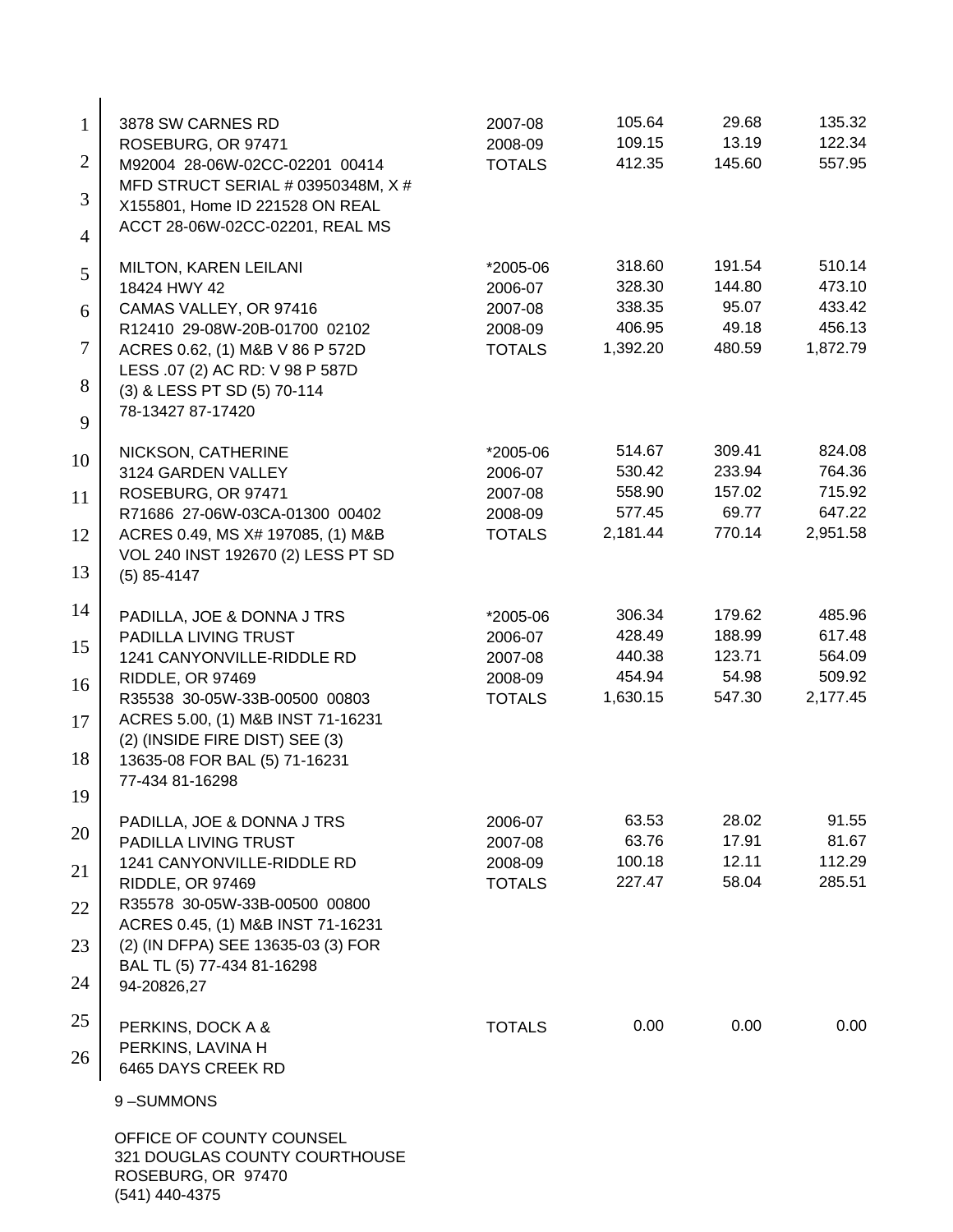| $\mathbf{1}$   | DAYS CREEK, OR 97429                                                    |               |           |          |           |
|----------------|-------------------------------------------------------------------------|---------------|-----------|----------|-----------|
| $\overline{2}$ | M94160 29-03W-33-00200 01504<br>MFD STRUCT SERIAL # 180568, X #         |               |           |          |           |
| 3              | X129380, Home ID 201756 ON REAL                                         |               |           |          |           |
| $\overline{4}$ | ACCT 29-03W-33-00200, REAL MS, (3)<br><b>INSUFFICIENT VALUE</b>         |               |           |          |           |
|                | PERKINS, DOCK ALANZO & LAVINA H                                         | *2005-06      | 372.86    | 224.16   | 597.02    |
| 5              | 6465 DAYS CREEK RD                                                      | 2006-07       | 391.26    | 172.56   | 563.82    |
| 6              | DAYS CREEK, OR 97429                                                    | 2007-08       | 403.27    | 113.30   | 516.57    |
|                | R53963 29-03W-33-00200 01504                                            | 2008-09       | 418.87    | 50.61    | 469.48    |
| $\tau$         | ACRES 5.00, (1) LOT 2 LESS PT SD<br>(2) (INSIDE FIRE) SEE 11326-02 (3)  | <b>TOTALS</b> | 1,586.26  | 560.63   | 2,146.89  |
| 8              | FOR BAL TL (5) CCJ 160/173                                              |               |           |          |           |
| 9              | PERKINS, DOCK ALANZO & LAVINA H                                         | 2006-07       | 22.56     | 9.96     | 32.52     |
| 10             | 6465 DAYS CREEK RD                                                      | 2007-08       | 23.33     | 6.56     | 29.89     |
|                | DAYS CREEK, OR 97429                                                    | 2008-09       | 24.31     | 2.94     | 27.25     |
| 11             | R53977 29-03W-33-00200 01500                                            | <b>TOTALS</b> | 70.20     | 19.46    | 89.66     |
| 12             | ACRES 31.56, (1) LOT 2 LESS PT SD<br>(2) (IN DFPA) SEE 11326-00 (3) FOR |               |           |          |           |
| 13             | BAL TL (5) CCJ 160/173                                                  |               |           |          |           |
|                | PETERSON, ALLEN R                                                       | *2005-06      | 3,736.68  | 2,246.41 | 5,983.09  |
| 14             | 1910 OTTER SLOUGH RD                                                    | 2006-07       | 3,892.10  | 1,716.65 | 5,608.75  |
| 15             | REEDSPORT, OR 97467-9764                                                | 2007-08       | 4,006.47  | 1,125.59 | 5,132.06  |
|                | R25175 21-11W-00-02100 10500                                            | 2008-09       | 4,734.27  | 572.03   | 5,306.30  |
| 16             | P.P. 2005-44, PARCEL 1, ACRES<br>567.00, POT ADDL TAX-FARM              | <b>TOTALS</b> | 16,369.52 | 5,660.68 | 22,030.20 |
| 17             |                                                                         | *2005-06      | 330.73    | 188.47   | 519.20    |
| 18             | POWELL, WENDY LEE<br>2197 TENMILE VALLEY RD                             | 2006-07       | 799.43    | 352.61   | 1,152.04  |
|                | TENMILE, OR 97481                                                       | 2007-08       | 816.77    | 229.49   | 1,046.26  |
| 19             | R49084 28-07W-30D-01300 11614                                           | 2008-09       | 1,011.26  | 122.20   | 1,133.46  |
| 20             | ACRES 2.54, (1) M&B INST 89-6873<br>$(5)$ 90-12304                      | <b>TOTALS</b> | 2,958.19  | 892.77   | 3,850.96  |
| 21             | PRITT, CLARENCE R & LOIS                                                | *2005-06      | 1,247.88  | 750.20   | 1,998.08  |
| 22             | 3436 SW CARNES RD                                                       | 2006-07       | 1,250.49  | 551.54   | 1,802.03  |
|                | ROSEBURG, OR 97471                                                      | 2007-08       | 1,364.27  | 383.28   | 1,747.55  |
| 23             | R44755 28-06W-02AC-01700 00414                                          | 2008-09       | 1,410.01  | 170.38   | 1,580.39  |
| 24             | RIVER PARADISE TRACTS, ACRES 1.00,                                      | <b>TOTALS</b> | 5,272.65  | 1,855.40 | 7,128.05  |
|                | $(2)$ LOT 7 $(5)$<br>71-6092,73-7642,75-2609                            |               |           |          |           |
| 25             |                                                                         |               |           |          |           |
| 26             | REBER, SAMUEL REX                                                       | *2005-06      | 807.74    | 485.59   | 1,293.33  |
|                | 700 HAWKVIEW LN                                                         | 2006-07       | 988.59    | 436.03   | 1,424.62  |
|                | 10-SUMMONS                                                              |               |           |          |           |
|                | OFFICE OF COUNTY COUNSEL<br>321 DOUGLAS COUNTY COURTHOUSE               |               |           |          |           |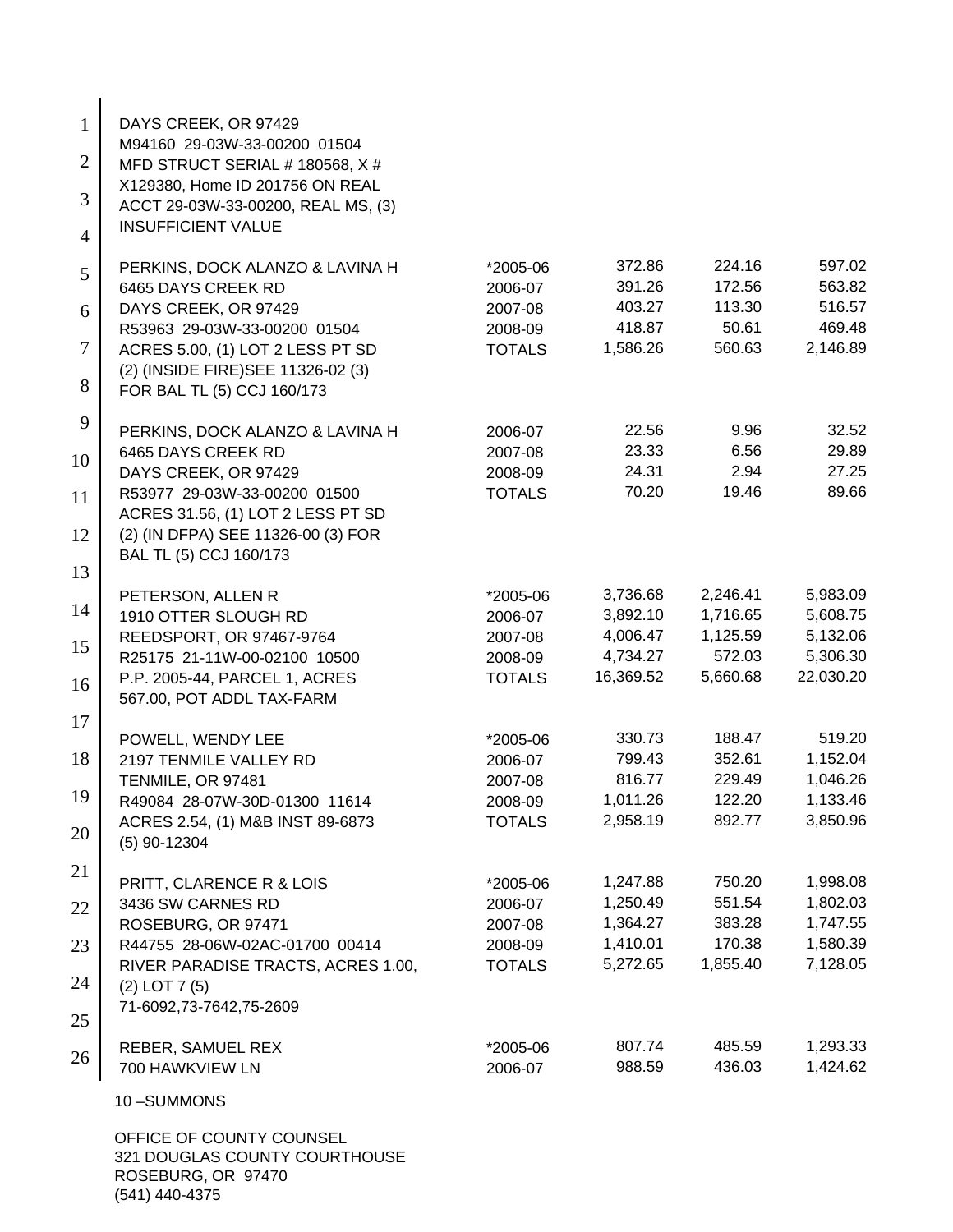| $\mathbf{1}$   | OAKLAND, OR 97462                                                     | 2007-08                  | 990.75               | 278.34             | 1,269.09             |
|----------------|-----------------------------------------------------------------------|--------------------------|----------------------|--------------------|----------------------|
| $\overline{2}$ | R25560 25-06W-10-01400 00105<br>ACRES 5.00, (1) SW1/4SW1/4NE1/4:      | <b>TOTALS</b>            | 2,787.08             | 1,199.96           | 3,987.04             |
| 3              | (2) (IN FIRE) SEE 5952.19 FOR (3)<br>BAL TL (5) CCJ 246/465           |                          |                      |                    |                      |
| 4              | REBER, SAMUEL REX<br>700 HAWKVIEW LN                                  | <b>TOTALS</b>            | 0.00                 | 0.00               | 0.00                 |
| 5              | OAKLAND, OR 97462                                                     |                          |                      |                    |                      |
| 6              | R25664 25-06W-10-01400 00100<br>ACRES 5.00, (1) SW1/4SW1/4NE1/4       |                          |                      |                    |                      |
| 7              | (2) (IN DFPA) SEE 5952.04 FOR (3)                                     |                          |                      |                    |                      |
| 8              | BAL TL (5) CCJ 246/465 95-7336                                        |                          |                      |                    |                      |
| 9              | RILEY, TRACEE DEANNE<br>2322 SW AUSTIN RD                             | *2005-06<br>2006-07      | 950.16<br>956.49     | 570.71<br>421.88   | 1,520.87<br>1,378.37 |
| 10             | ROSEBURG, OR 97471                                                    | 2007-08                  | 1,054.49             | 296.24             | 1,350.73             |
| 11             | R55878 28-06W-03DC-04900 00414<br>PORTER'S SUB OF LOT 3, ACRES 0.23,  | 2008-09<br><b>TOTALS</b> | 1,089.94<br>4,051.08 | 131.70<br>1,420.53 | 1,221.64<br>5,471.61 |
| 12             | (1) L 26 (5) 65-8969 93-21211<br>83-8450                              |                          |                      |                    |                      |
| 13             | RUSSELL, JOHN W TRS OF THE                                            | *2005-06                 | 386.37               | 220.78             | 607.15               |
|                | RUSSELL FAMILY TRUST                                                  | 2006-07                  | 881.13               | 388.62             | 1,269.75             |
| 14             | 945 NE CEDAR<br>ROSEBURG, OR 97470                                    | 2007-08<br>2008-09       | 931.28<br>954.24     | 261.64<br>115.29   | 1,192.92<br>1,069.53 |
| 15             | R57942 27-06W-13DB-02000 00445                                        | <b>TOTALS</b>            | 3,153.02             | 986.33             | 4,139.35             |
| 16             | RIVERSIDE ADD TO ROSEBURG, ACRES<br>0.11, (1) L 13 B 7 (5) 70-13438   |                          |                      |                    |                      |
| 17             | 74-9662 74-13048                                                      |                          |                      |                    |                      |
| 18             | SANDERS, JOHN T & VICKI                                               | *2005-06                 | 30.26                | 18.19              | 48.45                |
| 19             | 10625 SE 362ND B-7<br><b>BORING, OR 97009</b>                         | 2006-07<br>2007-08       | 31.17<br>32.81       | 13.74<br>9.21      | 44.91<br>42.02       |
| 20             | R45044 26-05W-07C-02700 00457                                         | 2008-09                  | 33.86                | 4.10               | 37.96                |
|                | ACRES 3.30, (1) PT M&B V 159<br>P546D (2) (IN FIRE, WATER & SAN)      | <b>TOTALS</b>            | 128.10               | 45.24              | 173.34               |
| 21             | (3) SEE 7210.02 FOR BAL TL (5)                                        |                          |                      |                    |                      |
| 22             | P-85-79 86-4011 337319                                                |                          |                      |                    |                      |
| 23             | SANDERS, JOHN T & VICKI<br>10625 SE 362ND B-7                         | *2005-06<br>2006-07      | 105.24<br>107.89     | 63.26<br>47.59     | 168.50<br>155.48     |
| 24             | <b>BORING, OR 97009</b>                                               | 2007-08                  | 110.38               | 31.01              | 141.39               |
| 25             | R45058 26-05W-07C-02700 00456                                         | 2008-09                  | 116.30               | 14.04              | 130.34               |
|                | ACRES 13.60, (1) PT M&B V 159 P<br>546D (2) (IN DFPA & SAN OUT WATER) | <b>TOTALS</b>            | 439.81               | 155.90             | 595.71               |
| 26             | (3) SEE 7210.00 FOR BAL TL (5)                                        |                          |                      |                    |                      |
|                | 11-SUMMONS                                                            |                          |                      |                    |                      |
|                | OFFICE OF COUNTY COUNSEL<br>321 DOUGLAS COUNTY COURTHOUSE             |                          |                      |                    |                      |
|                | ROSEBURG, OR 97470                                                    |                          |                      |                    |                      |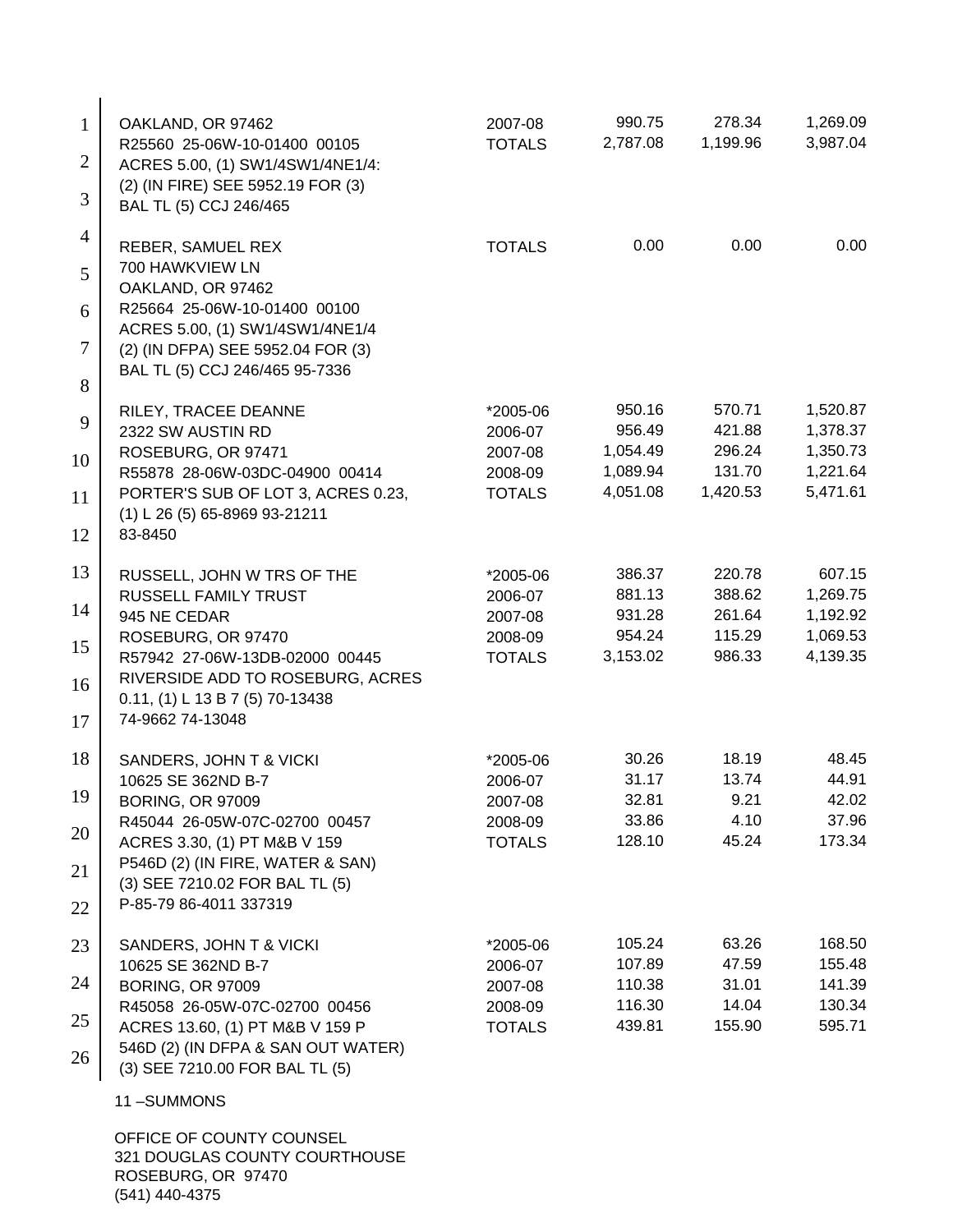1 P-85-79 86-4011 337319

| $\overline{2}$ | SEXTON, DEBORAH JEAN                                                            | *2005-06      | 197.68             | 112.48           | 310.16           |
|----------------|---------------------------------------------------------------------------------|---------------|--------------------|------------------|------------------|
| 3              | PO BOX 1803                                                                     | 2006-07       | 487.56             | 215.05<br>141.39 | 702.61           |
|                | SUTHERLIN, OR 97479                                                             | 2007-08       | 503.29             | 62.95            | 644.68<br>583.89 |
| $\overline{4}$ | R56800 25-05W-17DD-08400 13001                                                  | 2008-09       | 520.94<br>1,709.47 | 531.87           | 2,241.34         |
|                | SUTHERLIN AMENDED PLAT, ACRES                                                   | <b>TOTALS</b> |                    |                  |                  |
| 5              | $0.11, (2) L485B36(5) 71-8059$<br>THRU 8061 71-8067                             |               |                    |                  |                  |
| 6              |                                                                                 |               |                    |                  |                  |
|                | SIMMONS, BUSTER                                                                 | *2005-06      | 53.44              | 29.98            | 83.42            |
| $\overline{7}$ | 7324 HUMMEL DR                                                                  | 2006-07       | 211.30             | 93.21            | 304.51           |
| 8              | <b>BOISE, ID 83709</b>                                                          | 2007-08       | 218.09             | 61.29<br>27.27   | 279.38<br>253.02 |
|                | R57269 25-05W-16D-01500 13001                                                   | 2008-09       | 225.75<br>708.58   | 211.75           | 920.33           |
| 9              | ACRES 1.00, (1) SUTHERLIN M&B (2)                                               | <b>TOTALS</b> |                    |                  |                  |
|                | M&B VOL 145 PG 202 (3) INSIDE CITY                                              |               |                    |                  |                  |
| 10             | (5) 70-7457 TAX DEED DO CTY                                                     |               |                    |                  |                  |
| 11             | SNUFFER, CLARENCE H & HELEN M                                                   | *2005-06      | 489.57             | 292.85           | 782.42           |
|                | PO BOX 433                                                                      | 2006-07       | 536.84             | 236.78           | 773.62           |
| 12             | CANYONVILLE, OR 97417                                                           | 2007-08       | 551.29             | 154.88           | 706.17           |
|                | R37422 30-05W-34AB-05100 00801                                                  | 2008-09       | 565.13             | 68.28            | 633.41           |
| 13             | CANON MANOR, ACRES 0.27, (2) L 5                                                | <b>TOTALS</b> | 2,142.83           | 752.79           | 2,895.62         |
| 14             | SPENCER, JOE T & JUANITA J                                                      | *2005-06      | 559.87             | 336.60           | 896.47           |
|                | <b>PO BOX 358</b>                                                               | 2006-07       | 575.20             | 253.70           | 828.90           |
| 15             | OAKLAND, OR 97462                                                               | 2007-08       | 566.10             | 159.03           | 725.13           |
| 16             | R18920 25-05W-03-00500 00111                                                    | 2008-09       | 621.93             | 75.16            | 697.09           |
|                | TRACT M&B V230 P474 LESS PT SD,                                                 | <b>TOTALS</b> | 2,323.10           | 824.49           | 3,147.59         |
| 17             | M&B INST 2004-2274, ACRES 1.42                                                  |               |                    |                  |                  |
| 18             | SPENCER, JOE T & JUANITA J                                                      | *2005-06      | 429.03             | 256.64           | 685.67           |
|                | PO BOX 358                                                                      | 2006-07       | 473.65             | 208.91           | 682.56           |
| 19             | OAKLAND, OR 97462                                                               | 2007-08       | 466.34             | 131.03           | 597.37           |
| 20             | R20536 25-05W-08-00600 00111                                                    | 2008-09       | 518.29             | 62.63            | 580.92           |
|                | ACRES 6.25, MS X# 201225, (1) M&B<br>VOL 128 PG 367 D (2) & STRIP 30 FT         | <b>TOTALS</b> | 1,887.31           | 659.21           | 2,546.52         |
| 21             | WIDE (3) (INSIDE FIRE DIST) SEE                                                 |               |                    |                  |                  |
| 22             | (4) 5741.01 FOR BAL TL (5) 70-1313<br>82-11209                                  |               |                    |                  |                  |
| 23             |                                                                                 |               |                    |                  |                  |
|                | SPENCER, JOE T & JUANITA J                                                      | *2005-06      | 25.86              | 15.55            | 41.41            |
| 24             | <b>PO BOX 358</b>                                                               | 2006-07       | 26.63              | 11.75            | 38.38            |
|                | OAKLAND, OR 97462                                                               | 2007-08       | 25.99              | 7.31             | 33.30            |
| 25             | R20544 25-05W-08-00600 00100                                                    | 2008-09       | 27.02              | 3.28             | 30.30            |
| 26             | ACRES 1.03, (1) M&B V128 P367D &<br>(2) STRIP 30 FT WIDE (3) (OUTSIDE           | <b>TOTALS</b> | 105.50             | 37.89            | 143.39           |
|                | 12-SUMMONS                                                                      |               |                    |                  |                  |
|                | OFFICE OF COUNTY COUNSEL<br>321 DOUGLAS COUNTY COURTHOUSE<br>ROSEBURG, OR 97470 |               |                    |                  |                  |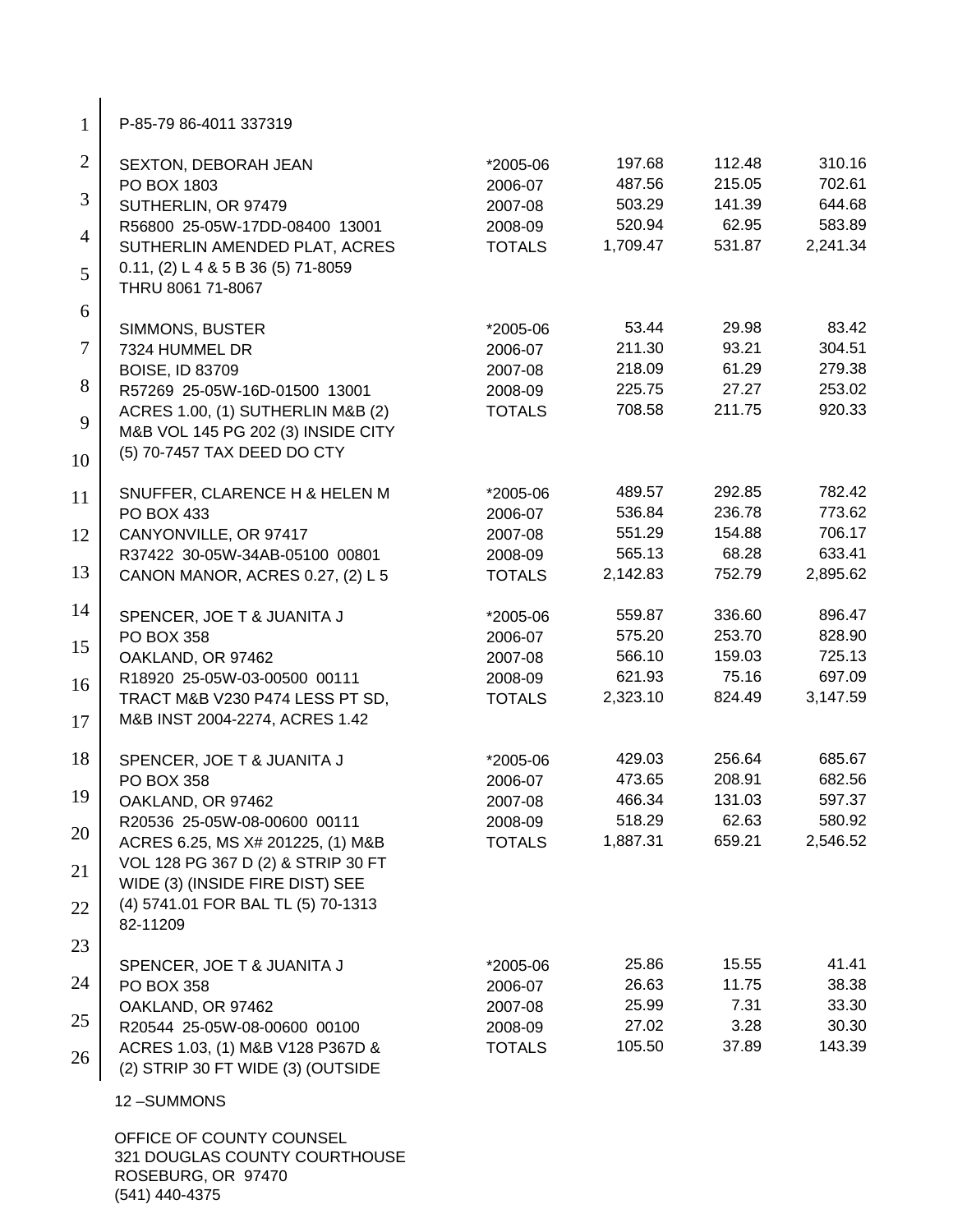| $\mathbf{1}$   | FIRE DIST) SEE (4) 5741.00 FOR BAL                                     |                     |                  |                  |                      |
|----------------|------------------------------------------------------------------------|---------------------|------------------|------------------|----------------------|
| $\overline{2}$ | SPICKELMIER, MABEL R                                                   | *2005-06            | 583.02           | 350.49           | 933.51               |
|                | % CALDWELL, CLAYTON D & DONNA &                                        | 2006-07             | 601.09           | 265.13           | 866.22               |
| 3              | % LATHAM, VEO LIFE ESTATE                                              | 2007-08             | 616.09           | 173.08           | 789.17               |
| $\overline{4}$ | PO BOX 1237                                                            | 2008-09             | 638.93           | 77.20            | 716.13               |
|                | WINSTON, OR 97496<br>R57558 28-06W-29AD-06300 11602                    | <b>TOTALS</b>       | 2,439.13         | 865.90           | 3,305.03             |
| 5              | DILLARD BOTTOM SUB, ACRES 0.54, MS                                     |                     |                  |                  |                      |
| 6              | X# 235855, (1) L 4 B 6 PT L 3 B 6                                      |                     |                  |                  |                      |
|                | (5) 237/185946 93-17807                                                |                     |                  |                  |                      |
| $\tau$         |                                                                        |                     |                  |                  |                      |
| 8              | ST CLAIR, GREGORY S & HOLLIE I<br>PO BOX 1252                          | *2005-06<br>2006-07 | 556.82<br>581.59 | 334.75<br>256.52 | 891.57<br>838.11     |
|                | COTTAGE GROVE, OR 97424                                                | 2007-08             | 655.68           | 184.22           | 839.90               |
| 9              | R32495 22-05W-18C-01300 02203                                          | 2008-09             | 739.36           | 89.35            | 828.71               |
| 10             | ACRES 1.52, (1) M&B INST 283684                                        | <b>TOTALS</b>       | 2,533.45         | 864.84           | 3,398.29             |
|                | (5) CCJ 65/707 326547                                                  |                     |                  |                  |                      |
| 11             |                                                                        |                     |                  |                  |                      |
| 12             | STANDLEY, ADRIAN Z<br>PO BOX 139                                       | *2005-06<br>2006-07 | 922.74<br>953.05 | 554.72<br>420.36 | 1,477.46<br>1,373.41 |
|                | <b>GLIDE, OR 97443</b>                                                 | 2007-08             | 1,111.81         | 312.37           | 1,424.18             |
| 13             | R67216 26-03W-19AC-02900 01203                                         | 2008-09             | 1,153.10         | 139.32           | 1,292.42             |
|                | BUCK ROCK SUB 1ST ADD, ACRES 1.08,                                     | <b>TOTALS</b>       | 4,140.70         | 1,426.77         | 5,567.47             |
| 14             | $(1)$ LOT 13                                                           |                     |                  |                  |                      |
| 15             | THOMPSON, DAVID E & JUDI E                                             | *2005-06            | 31.65            | 19.03            | 50.68                |
|                | 5088 OLD MELROSE RD                                                    | 2006-07             | 32.61            | 14.38            | 46.99                |
| 16             | ROSEBURG, OR 97471                                                     | 2007-08             | 34.35            | 9.66             | 44.01                |
| 17             | R16881 27-06W-16A-01600 00402                                          | 2008-09             | 35.49            | 4.28             | 39.77                |
|                | ACRES 0.70, (1) PT M&B V 102 P                                         | <b>TOTALS</b>       | 134.10           | 47.35            | 181.45               |
| 18             | 134D LESS (2) PT SD (3) PT VAC RD<br>CJ V38 P580 (5) 75-10882 80-10034 |                     |                  |                  |                      |
| 19             | 80-6014                                                                |                     |                  |                  |                      |
|                |                                                                        |                     |                  |                  |                      |
| 20             | UMBARGER, DUANE JR & KATHY JO                                          | *2005-06            | 254.13           | 152.78           | 406.91               |
| 21             | <b>PO BOX 969</b>                                                      | 2006-07             | 245.38           | 108.22           | 353.60               |
|                | DRAIN, OR 97435<br>R26123 22-05W-04BD-00200 02203                      | 2007-08<br>2008-09  | 273.64<br>295.34 | 76.89<br>35.68   | 350.53<br>331.02     |
| 22             | DEER VALLEY HOMES, ACRES 1.06, (5)                                     | <b>TOTALS</b>       | 1,068.49         | 373.57           | 1,442.06             |
| 23             | 72-9957 74-12392                                                       |                     |                  |                  |                      |
|                |                                                                        |                     |                  |                  |                      |
| 24             | UMBARGER, DUANE JR & KATHY JO                                          | *2005-06            | 238.19           | 143.19           | 381.38               |
| 25             | PO BOX 969<br><b>DRAIN, OR 97435</b>                                   | 2006-07<br>2007-08  | 248.76<br>256.49 | 109.73<br>72.05  | 358.49<br>328.54     |
|                | R26131 22-05W-04BD-00300 02203                                         | 2008-09             | 276.85           | 33.45            | 310.30               |
| 26             | DEER VALLEY HOMES, ACRES 0.82, (2)                                     | <b>TOTALS</b>       | 1,020.29         | 358.42           | 1,378.71             |
|                | 13-SUMMONS                                                             |                     |                  |                  |                      |
|                | OFFICE OF COUNTY COUNSEL                                               |                     |                  |                  |                      |
|                |                                                                        |                     |                  |                  |                      |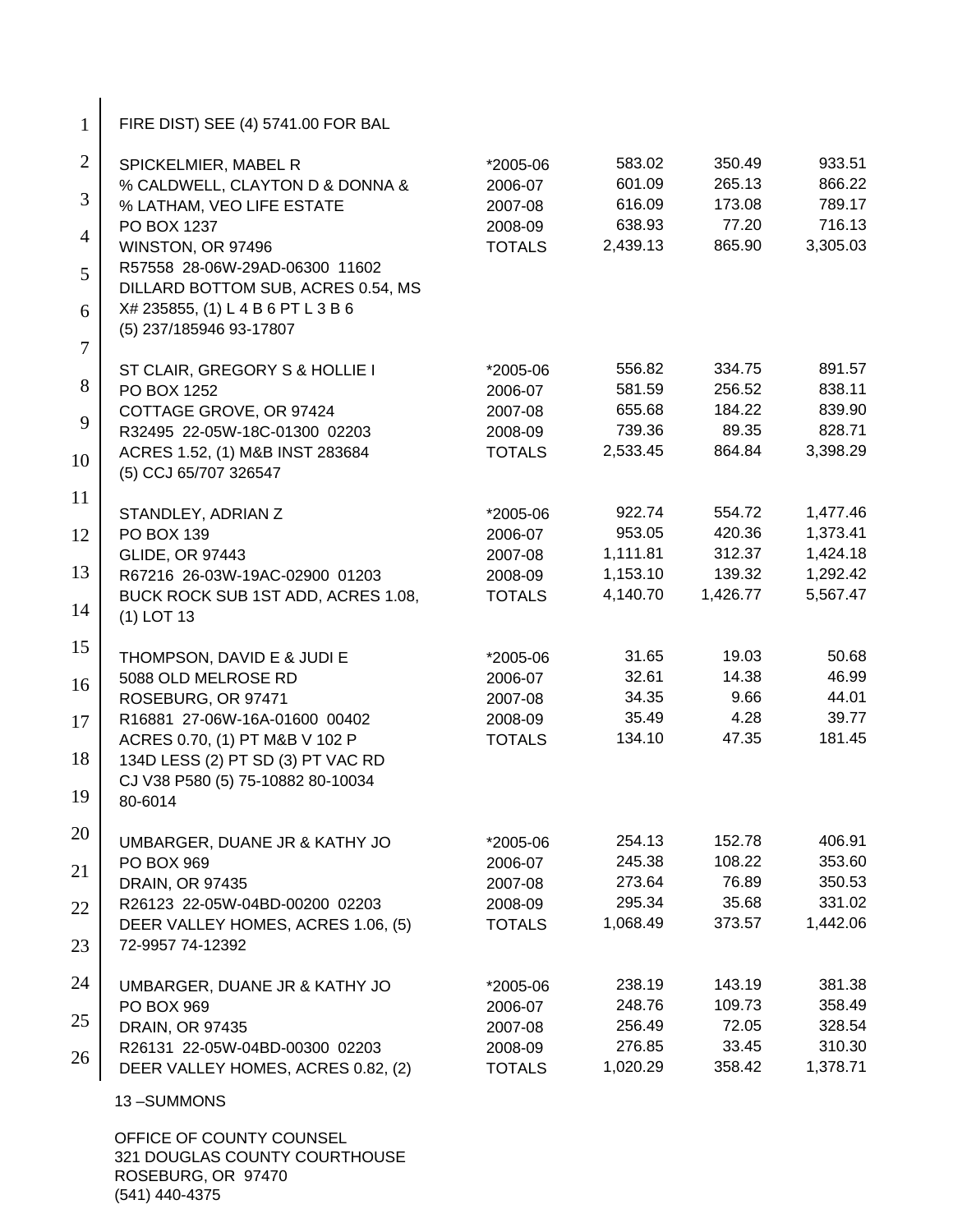1 L 2 (5) 72-9957 74-12392

| $\overline{2}$ | WEBB, PATRICK D & PAMELA S         | *2005-06      | 735.67   | 427.45   | 1,163.12 |
|----------------|------------------------------------|---------------|----------|----------|----------|
|                | <b>PO BOX 201</b>                  | 2006-07       | 1,243.03 | 548.25   | 1,791.28 |
| $\overline{3}$ | DILLARD, OR 97432                  | 2007-08       | 1,356.43 | 381.09   | 1,737.52 |
|                | R44958 28-06W-02CB-00610 00414     | 2008-09       | 1,401.90 | 169.37   | 1,571.27 |
| $\overline{4}$ | ACRES 0.18, (1) PP 1996-101 (2)    | <b>TOTALS</b> | 4,737.03 | 1,526.16 | 6,263.19 |
| 5              | PARCEL 3 (4) TITLE EXEMPT MHX-4292 |               |          |          |          |
| 6              | WEISER, KENNETH E                  | *2005-06      | 99.00    | 59.38    | 158.38   |
|                | 3542 DAYS CREEK RD                 | 2006-07       | 102.33   | 45.16    | 147.49   |
| $\overline{7}$ | DAYS CREEK, OR 97429               | 2007-08       | 102.41   | 28.76    | 131.17   |
|                | R23606 30-04W-10CD-01500 01504     | 2008-09       | 105.44   | 12.74    | 118.18   |
| 8              | DAYS CREEK HEIGHTS, ACRES 0.75,    | <b>TOTALS</b> | 409.18   | 146.04   | 555.22   |
| 9              | $(2) L 1 (5) 94-1545$              |               |          |          |          |
| 10             | WHARTON, DENNIS P & PENNY L        | *2005-06      | 871.72   | 524.07   | 1,395.79 |
|                | PO BOX 1253                        | 2006-07       | 898.50   | 396.30   | 1,294.80 |
| 11             | WINSTON, OR 97496                  | 2007-08       | 922.08   | 259.06   | 1,181.14 |
|                | R52693 28-06W-21AA-06000 11604     | 2008-09       | 954.59   | 115.34   | 1,069.93 |
| 12             | SUKSDORF'S WINSTON HGTS, ACRES     | <b>TOTALS</b> | 3,646.89 | 1,294.77 | 4,941.66 |
|                | 0.33, (1) L 3 B 6 (5) V190 P426    |               |          |          |          |
| 13             | P81-189 84-7445                    |               |          |          |          |
| 14             | YATES, CHRISTIAN L & TARA D        | *2004-05      | 426.23   | 312.24   | 738.47   |
|                | 1040 LOUIS CREEK RD                | $*2005-06$    | 682.91   | 410.57   | 1,093.48 |
| 15             | MYRTLE CREEK, OR 97457             | 2006-07       | 622.00   | 274.34   | 896.34   |
|                | R55104 29-04W-14-00700 01900       | 2007-08       | 621.74   | 174.67   | 796.41   |
| 16             | ACRES 1.00, (1) M&B INST 73-690    | <b>TOTALS</b> | 2,352.88 | 1,171.82 | 3,524.70 |
| 17             | (5) 73-690 74-10988                |               |          |          |          |

18

Number of Properties : 65

19

20

## NOTICE TO DEFENDANTS: READ THESE PAPERS CAREFULLY

21 22 23 24 25 26 You must "appear" in this case or the other side will win automatically. To "appear" you must file with the court a legal paper called a "motion" or "answer." The "motion" or "answer" must be given to the court clerk or administrator within 30 days along with the required filing fee. It must be in proper form and have proof of service on the plaintiff's attorney or, if the plaintiff does not have an attorney, proof of service on the plaintiff. If you have any questions, you should see an attorney immediately. If you

14 –SUMMONS